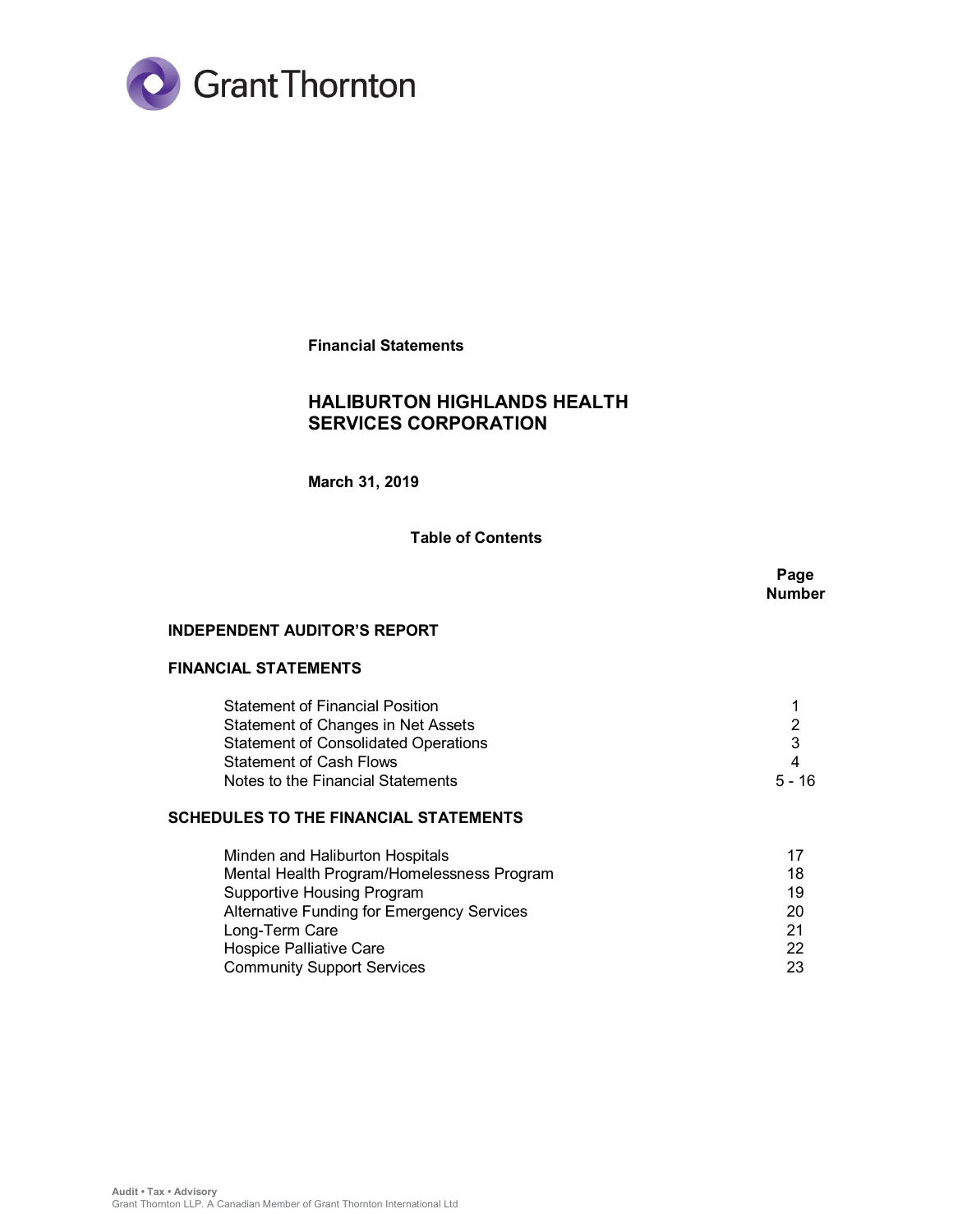

**Grant Thornton LLP** 362 Queen Street Peterborough, ON K9H 3J6 T +1 705 743 5020 F +1 705 743 5081 www.GrantThornton.ca

# Independent auditor's report

#### **To the Board of Directors of Haliburton Highlands Health Services Corporation**

#### **Opinion**

We have audited the financial statements of Haliburton Highlands Health Services Corporation ("the Corporation"), which comprise the statement of financial position as at March 31, 2019, and the statements of changes in net assets, consolidated operations and cash flows for the year then ended, and notes to the financial statements, including a summary of significant accounting policies.

In our opinion, the accompanying financial statements present fairly in all material respects, the financial position of Haliburton Highlands Health Services Corporation as at March 31, 2019, and its results of operations, its changes in its net assets, and its cash flows for the year then ended in accordance with Canadian public sector accounting standards.

#### **Basis for Opinion**

We conducted our audit in accordance with Canadian generally accepted auditing standards. Our responsibilities under those standards are further described in the *Auditor's Responsibilities for the Audit of the Financial Statements* section of our report. We are independent of the Corporation in accordance with the ethical requirements that are relevant to our audit of the financial statements in Canada, and we have fulfilled our other ethical responsibilities in accordance with these requirements. We believe that the audit evidence we have obtained is sufficient and appropriate to provide a basis for our opinion.

#### **Responsibilities of Management and Those Charged with Governance for the Financial Statements**

Management is responsible for the preparation and fair presentation of these financial statements in accordance with Canadian public sector accounting standards, and for such internal control as management determines is necessary to enable the preparation of financial statements that are free from material misstatement, whether due to fraud or error.

In preparing the financial statements, management is responsible for assessing the Corporation's ability to continue as a going concern, disclosing, as applicable, matters related to a going concern and using the going concern basis of accounting unless management either intends to liquidate the Corporation or to cease operations, or has no realistic alternative but to do so.

Those charged with governance are responsible for overseeing the Corporation's financial reporting process.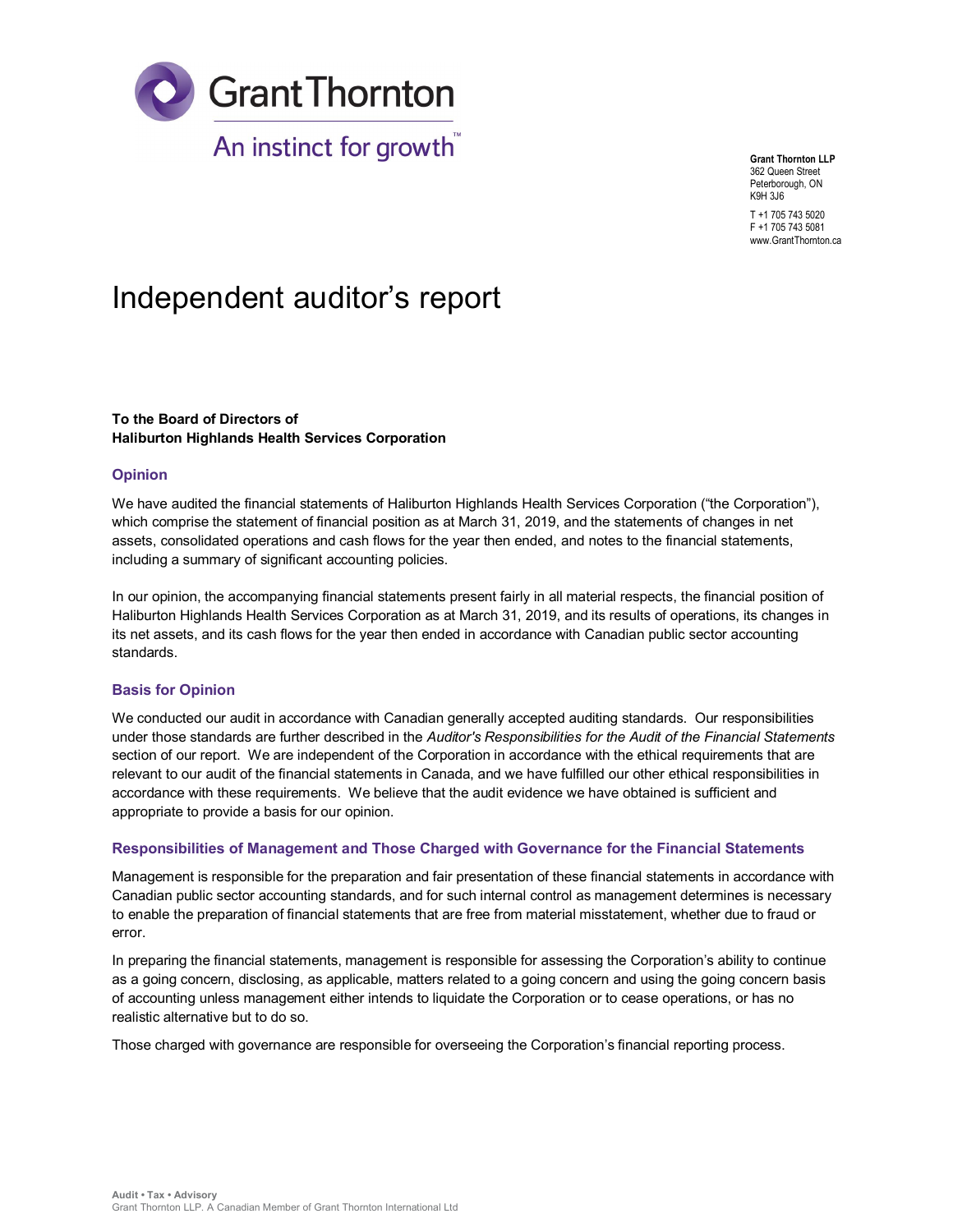

#### **Auditor's Responsibilities for the Audit of the Financial Statements**

Our objectives are to obtain reasonable assurance about whether the financial statements as a whole are free from material misstatement, whether due to fraud or error, and to issue an auditor's report that includes our opinion. Reasonable assurance is a high level of assurance, but is not a guarantee that an audit conducted in accordance with Canadian generally accepted auditing standards will always detect a material misstatement when it exists. Misstatements can arise from fraud or error and are considered material if, individually or in the aggregate, they could reasonably be expected to influence the economic decisions of users taken on the basis of these financial statements.

As part of an audit in accordance with Canadian generally accepted auditing standards, we exercise professional judgment and maintain professional skepticism throughout the audit. We also:

- Identify and assess the risks of material misstatement of the financial statements, whether due to fraud or error, design and perform audit procedures responsive to those risks, and obtain audit evidence that is sufficient and appropriate to provide a basis for our opinion. The risk of not detecting a material misstatement resulting from fraud is higher than for one resulting from error, as fraud may involve collusion, forgery, intentional omissions, misrepresentations, or the override of internal control.
- · Obtain an understanding of internal control relevant to the audit in order to design audit procedures that are appropriate in the circumstances, but not for the purpose of expressing an opinion on the effectiveness of the Corporation's internal control.
- · Evaluate the appropriateness of accounting policies used and the reasonableness of accounting estimates and related disclosures made by management.
- Conclude on the appropriateness of management's use of the going concern basis of accounting and, based on the audit evidence obtained, whether a material uncertainty exists related to events or conditions that may cast significant doubt on the Corporation's ability to continue as a going concern. If we conclude that a material uncertainty exists, we are required to draw attention in our auditor's report to the related disclosures in the financial statements or, if such disclosures are inadequate, to modify our opinion. Our conclusions are based on the audit evidence obtained up to the date of our auditor's report. However, future events or conditions may cause the Corporation to cease to continue as a going concern.
- · Evaluate the overall presentation, structure and content of the financial statements, including the disclosures, and whether the financial statements represent the underlying transactions and events in a manner that achieves fair presentation.

We communicate with those charged with governance regarding, among other matters, the planned scope and timing of the audit and significant audit findings, including any significant deficiencies in internal control that we identify during our audit.

Grant Thouston LLP

Peterborough, Canada Chartered Professional Accountants June 20, 2019 Licensed Public Accountants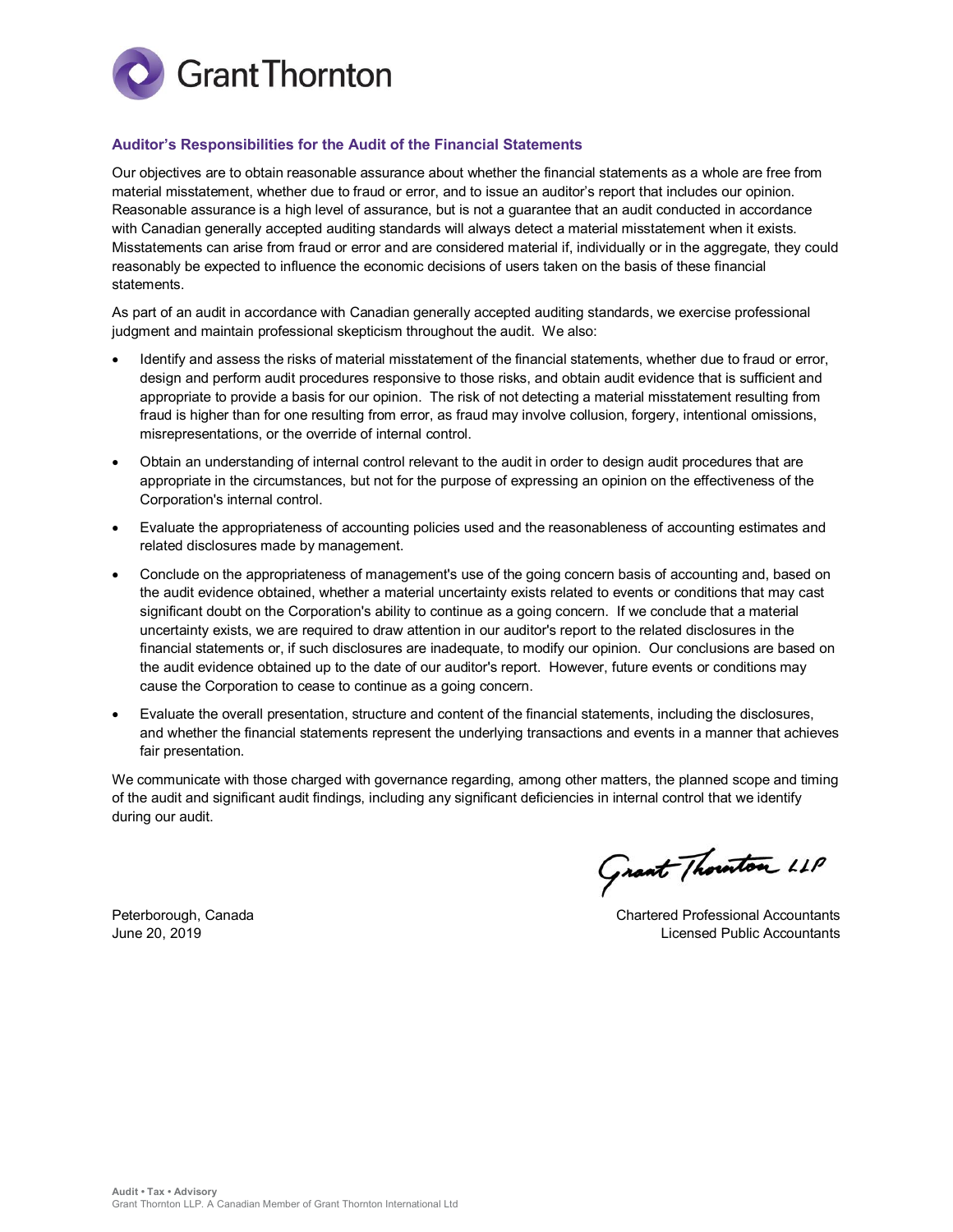*STATEMENT OF FINANCIAL POSITION*

**As at March 31**

|                                                                                                             | 2019                | 2018                |
|-------------------------------------------------------------------------------------------------------------|---------------------|---------------------|
|                                                                                                             | \$                  | \$                  |
|                                                                                                             |                     |                     |
| <b>ASSETS</b>                                                                                               |                     |                     |
| <b>CURRENT ASSETS</b>                                                                                       |                     |                     |
| Cash and short term investments (note 3(b)(iii))<br>Due from Ministry of Health and Long-Term Care (note 4) | 3,349,250<br>33,547 | 2,989,381<br>40,632 |
| Due from Ontario Health Insurance Plan                                                                      | 72,249              | 73,614              |
| <b>HST</b> receivable                                                                                       | 182,625             | 249,920             |
| Other receivables                                                                                           | 500,634             | 508,319             |
| Inventories                                                                                                 | 162,255             | 177,236             |
| Group benefits deposit (note 5)                                                                             | 80,873              | 168,306             |
| Prepaid expenses                                                                                            | 170,025             | 158,612             |
|                                                                                                             |                     |                     |
|                                                                                                             | 4,551,458           | 4,366,020           |
| <b>PROPERTY, BUILDINGS AND EQUIPMENT (note 6)</b>                                                           | 17,321,150          | 17,725,088          |
|                                                                                                             |                     |                     |
|                                                                                                             | 21,872,608          | 22,091,108          |
| <b>LIABILITIES</b><br><b>CURRENT LIABILITIES</b>                                                            |                     |                     |
| Accounts payable and accrued liabilities (note 7)                                                           | 2,067,992           | 2,223,627           |
| Due to Ministry of Health and Long-Term Care (note 4)                                                       | 729,516             | 706,322             |
| Due to Ross Memorial Hospital                                                                               | 160,274             | 126,092             |
| Deferred revenue                                                                                            | 350,115             | 226,690             |
| Current portion of long term debt (note 8)                                                                  | 229,646             | 173,214             |
|                                                                                                             | 3,537,543           | 3,455,945           |
| <b>LONG TERM DEBT</b> (note 8)                                                                              | 146,041             | 375,517             |
| <b>EMPLOYEE FUTURE BENEFITS (note 9)</b>                                                                    | 1,236,400           | 1,198,400           |
| <b>DEFERRED CAPITAL GRANTS AND DONATIONS (note 11)</b>                                                      | 16,113,658          | 16,233,605          |
|                                                                                                             | 21,033,642          | 21,263,467          |
| <b>NET ASSETS</b>                                                                                           |                     |                     |
| Invested in property, buildings and equipment                                                               | 831,805             | 942,752             |
| <b>Externally restricted</b>                                                                                | 51,080              | 52,367              |
| Unrestricted                                                                                                | (43, 919)           | (167, 478)          |
|                                                                                                             | 838,966             | 827,641             |
|                                                                                                             | 21,872,608          | 22,091,108          |

**COMMITMENTS AND CONTINGENCIES** (note 14)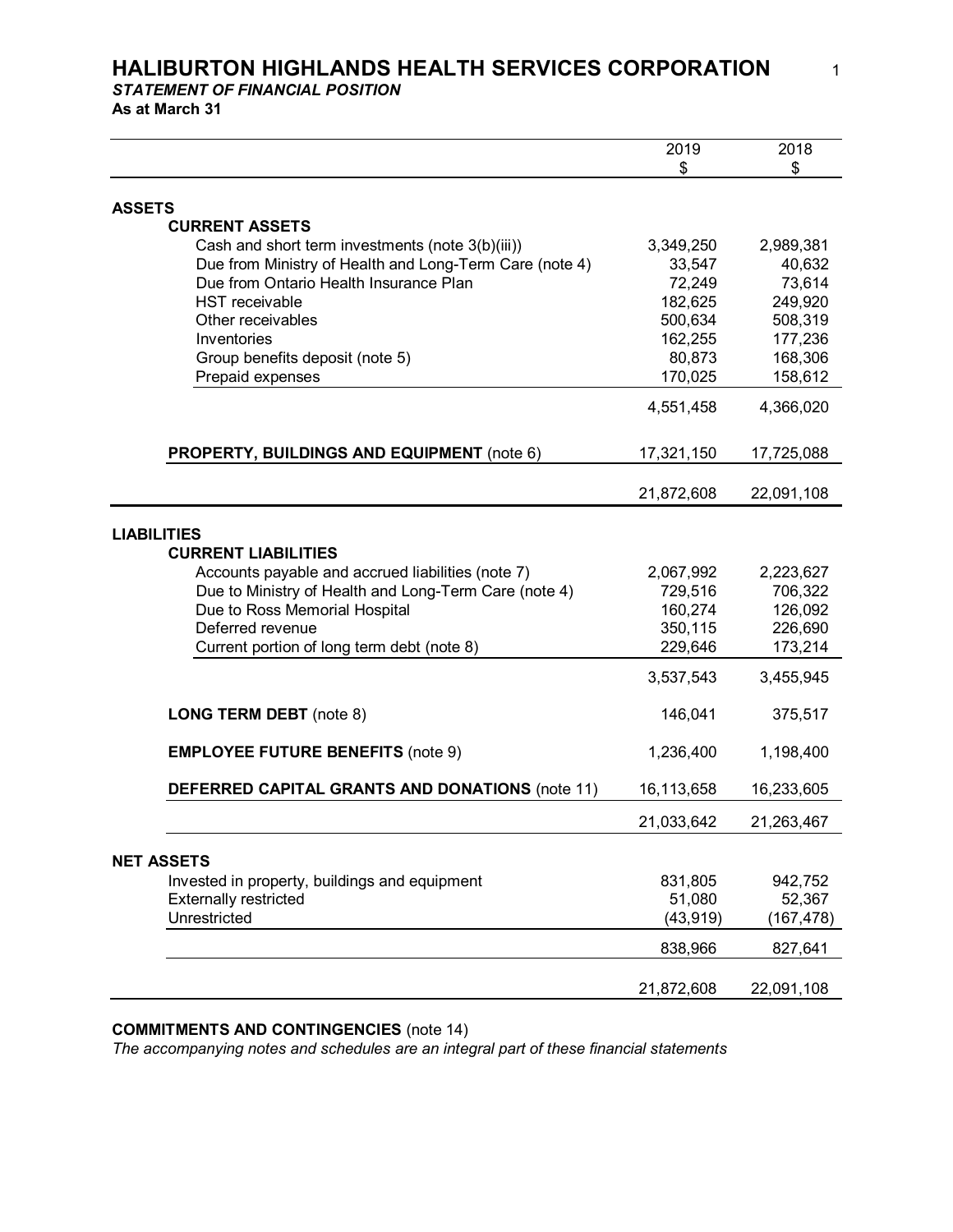*STATEMENT OF CHANGES IN NET ASSETS*

**Year Ended March 31**

|                                                                |                                                     | 2019<br>\$               |              |         | 2018<br>\$ |
|----------------------------------------------------------------|-----------------------------------------------------|--------------------------|--------------|---------|------------|
|                                                                | Invested in<br>property, buildings<br>and equipment | Externally<br>restricted | Unrestricted | Total   | Total      |
| <b>BALANCE</b> - beginning of year                             | 942,752                                             | 52,367                   | (167, 478)   | 827,641 | 795,061    |
| Excess of revenue over expenses<br>(expenses over revenue)     | (204, 250)                                          | (1, 287)                 | 216,862      | 11,325  | 32,580     |
| Net amounts funded by deferred<br>capital grants and donations | (79, 741)                                           |                          | 79,741       |         |            |
| Principal repayments on long term debt<br>funded by operations | 173,044                                             |                          | (173, 044)   |         |            |
| <b>BALANCE</b> - end of year                                   | 831,805                                             | 51,080                   | (43, 919)    | 838,966 | 827,641    |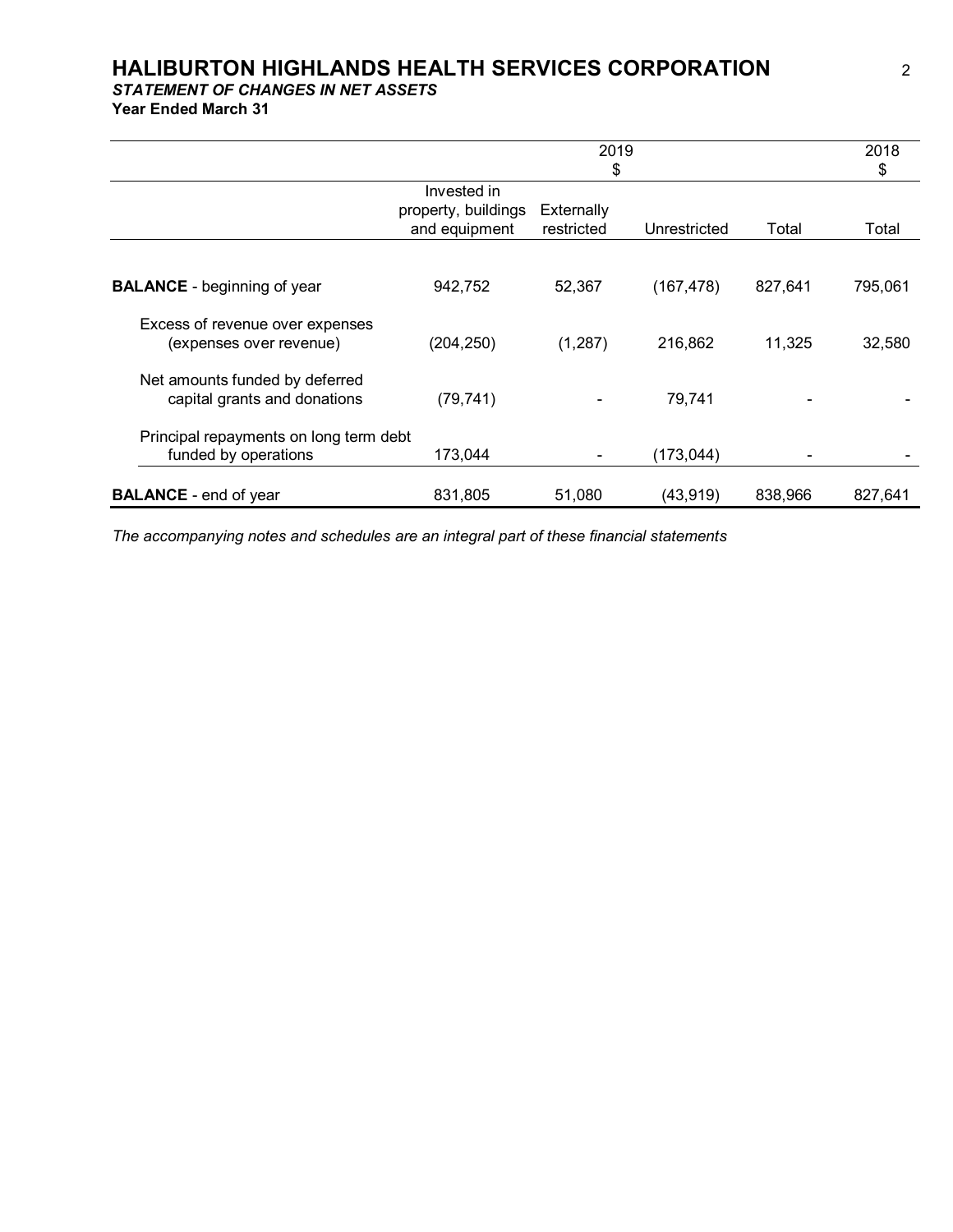*STATEMENT OF CONSOLIDATED OPERATIONS*

**Year Ended March 31**

|                                                       | 2019         | 2018       |
|-------------------------------------------------------|--------------|------------|
|                                                       | \$           | \$         |
|                                                       |              |            |
| <b>REVENUES</b>                                       |              |            |
| Ministry of Health and Long-Term Care                 | 21,257,790   | 20,830,743 |
| Patient services - other insurers and self pay        | 739,763      | 756,350    |
| Long-term care - residents' fees and other            | 2,397,551    | 2,202,732  |
| Other revenue                                         | 665,370      | 629,815    |
| Amortization of capital grants and donations relating |              |            |
| to property, buildings and equipment                  | 1,091,685    | 1,080,085  |
|                                                       | 26, 152, 159 | 25,499,725 |
|                                                       |              |            |
| <b>EXPENSES</b>                                       |              |            |
| Salaries, wages and benefits                          | 16,253,806   | 15,880,076 |
| Medical compensation                                  | 3,081,776    | 2,961,784  |
| Drugs and medical supplies                            | 388,032      | 351,053    |
| Supplies and other                                    | 5,101,288    | 5,007,433  |
| Interest on long term debt                            | 19,997       | 28,462     |
| Amortization of property, buildings and equipment     | 1,295,935    | 1,237,266  |
|                                                       | 26,140,834   | 25,466,074 |
|                                                       |              |            |
| <b>EXCESS OF REVENUE OVER EXPENSES FOR THE YEAR</b>   | 11,325       | 32,580     |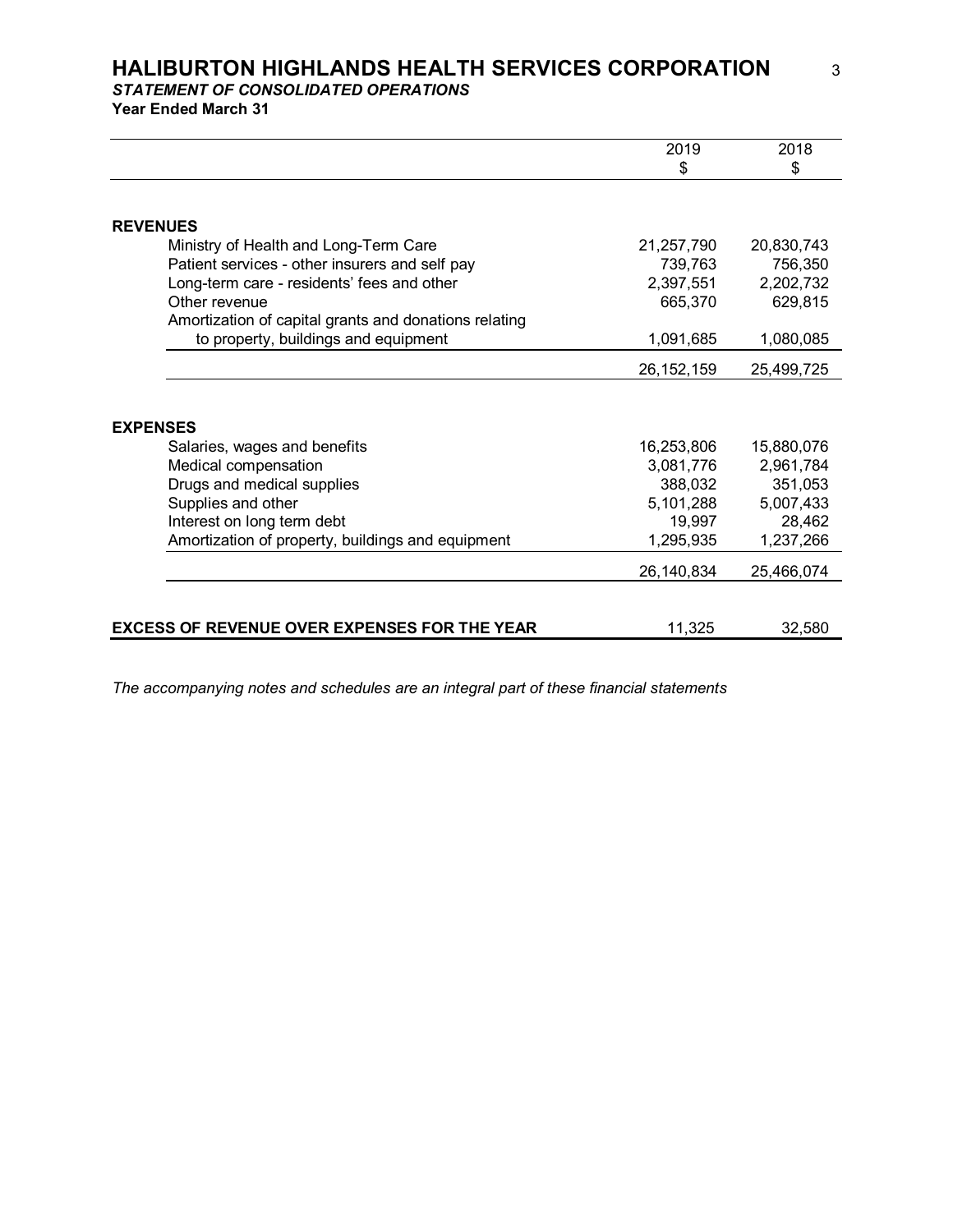*STATEMENT OF CASH FLOWS*

**Year Ended March 31**

|                                                                                                     | 2019                  | 2018                  |
|-----------------------------------------------------------------------------------------------------|-----------------------|-----------------------|
|                                                                                                     | \$                    | \$                    |
|                                                                                                     |                       |                       |
| <b>CASH PROVIDED FROM (USED FOR)</b>                                                                |                       |                       |
| <b>OPERATING ACTIVITIES</b>                                                                         |                       |                       |
| Excess of revenue over expenses for the year<br>Add (deduct) items not involving an outlay of cash: | 11,325                | 32,580                |
| Amortization of property, buildings and equipment<br>Amortization of capital grants and donations   | 1,295,935             | 1,237,266             |
| relating to property, buildings and equipment<br>Employee future benefits                           | (1,091,685)<br>38,000 | (1,080,085)<br>54,600 |
|                                                                                                     | 253,575               | 244,361               |
| Changes in non-cash working capital items                                                           | 199,598               | (64, 600)             |
|                                                                                                     | 453,173               | 179,761               |
| <b>FINANCING ACTIVITIES</b>                                                                         |                       |                       |
| Net capital grants and donations received                                                           | 971,738               | 2,072,299             |
| Repayment of long term debt                                                                         | (173, 044)            | (166, 606)            |
|                                                                                                     | 798,694               | 1,905,693             |
| <b>CAPITAL ACTIVITIES</b>                                                                           |                       |                       |
| Additions to property, buildings and equipment                                                      | (891, 998)            | (2,066,924)           |
|                                                                                                     |                       |                       |
| <b>INCREASE IN CASH AND SHORT TERM INVESTMENTS</b><br><b>FOR THE YEAR</b>                           | 359,869               | 18,530                |
| <b>CASH AND SHORT TERM INVESTMENTS POSITION - beginning of year</b>                                 | 2,989,381             | 2,970,851             |
| CASH AND SHORT TERM INVESTMENTS POSITION - end of year                                              | 3,349,250             | 2,989,381             |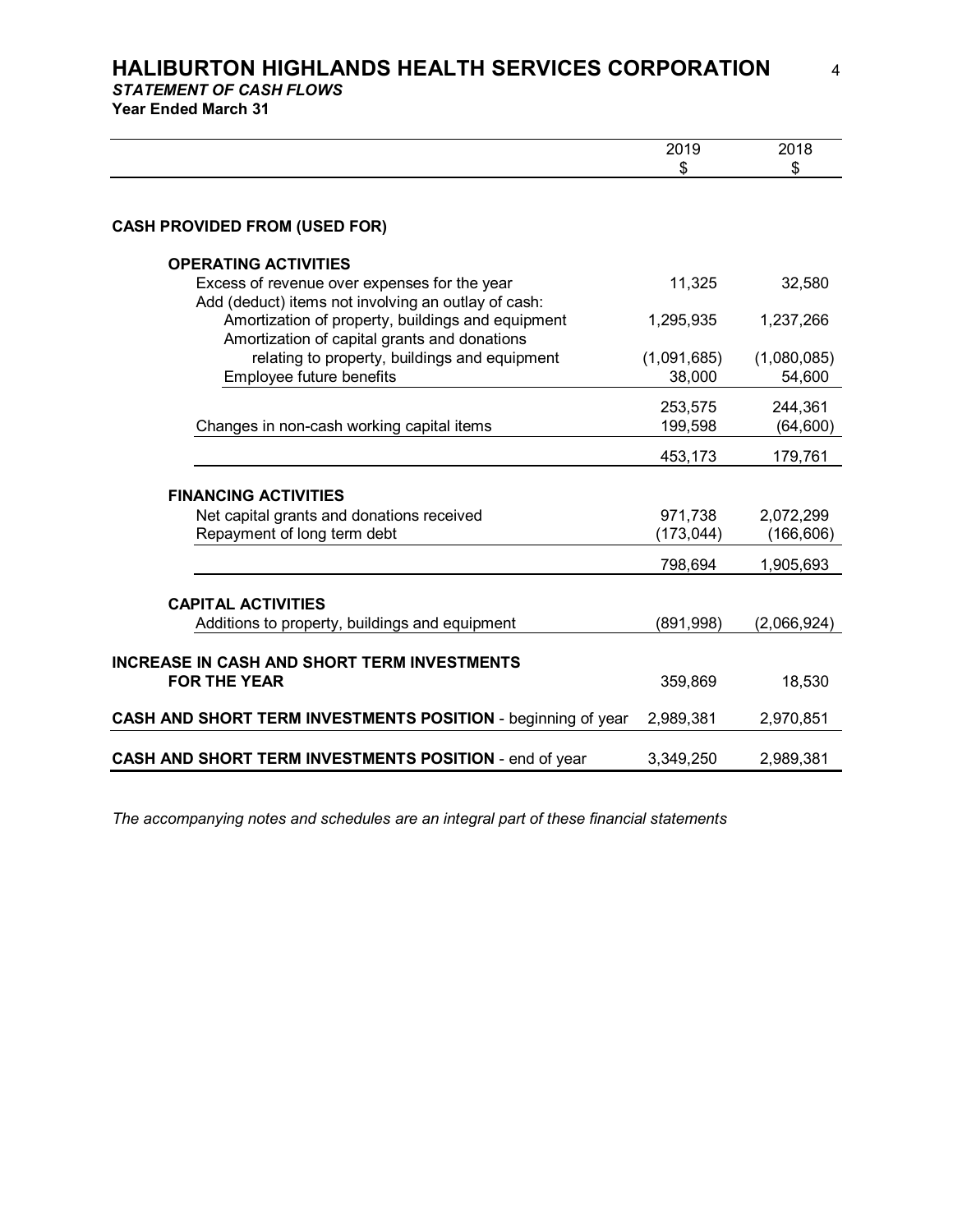#### **1. PURPOSE OF THE ORGANIZATION**

The Haliburton Highlands Health Services Corporation (the "Corporation") was incorporated without share capital on February 19, 1996 and is responsible for the development and operation of health services required by the people of the County of Haliburton and the surrounding area. The Corporation is a registered charity under the Income Tax Act and accordingly is exempt from income taxes provided certain requirements of the Income Tax Act are met.

#### **2. SUMMARY OF SIGNIFICANT ACCOUNTING POLICIES**

 The Corporation has followed Canadian public sector accounting standards for government not-forprofit organizations, including the 4200 series of standards, as issued by the Public Sector Accounting Board ("PSAB for Government NPOs") in the preparation of these financial statements. A summary of significant policies is presented below:

#### *(a) Fund accounting*

Revenues and expenses related to program delivery and administrative activities are reported in the operating fund.

Invested in property, buildings and equipment reports the assets, liabilities, revenues and expenses related to the property, buildings and equipment.

Funds received and expended for the benefit and welfare of residents of Hyland Crest are reported as externally restricted.

#### *(b) Revenue recognition*

The Haliburton Highlands Health Services Corporation follows the deferral method of accounting for contributions, which include donations and government grants. Restricted contributions other than capital grants and donations are recognized as revenue in the year in which the related expenses are incurred. Unrestricted contributions are recognized as revenue when received or receivable if the amount to be received can be reasonably estimated and collection is reasonably assured. Contributions designated for the welfare of residents at Hyland Crest are recognized as revenue when received.

Capital grants and donations are deferred and amortized on the same basis and rate as the amortization of the related capital assets.

Under the Health Insurance Act (Ontario) and the regulations thereunder, the Corporation is funded primarily by the Ministry of Health and Long-Term Care ("The Ministry") of the Province of Ontario in accordance with funding arrangements established by the Central East Local Health Integration Network ("CE LHIN"). The Board of Directors recognizes the Corporation's on-going dependency on The Ministry as the primary funding source for the Corporation's operating activities. Operating grants are recorded as revenue in the period to which they relate. One-time funding is recognized when the terms and conditions of the grant are met. These financial statements reflect agreed funding arrangements approved by the Ministry through the CE LHIN.

Patient billings are recognized as revenue when the service is provided.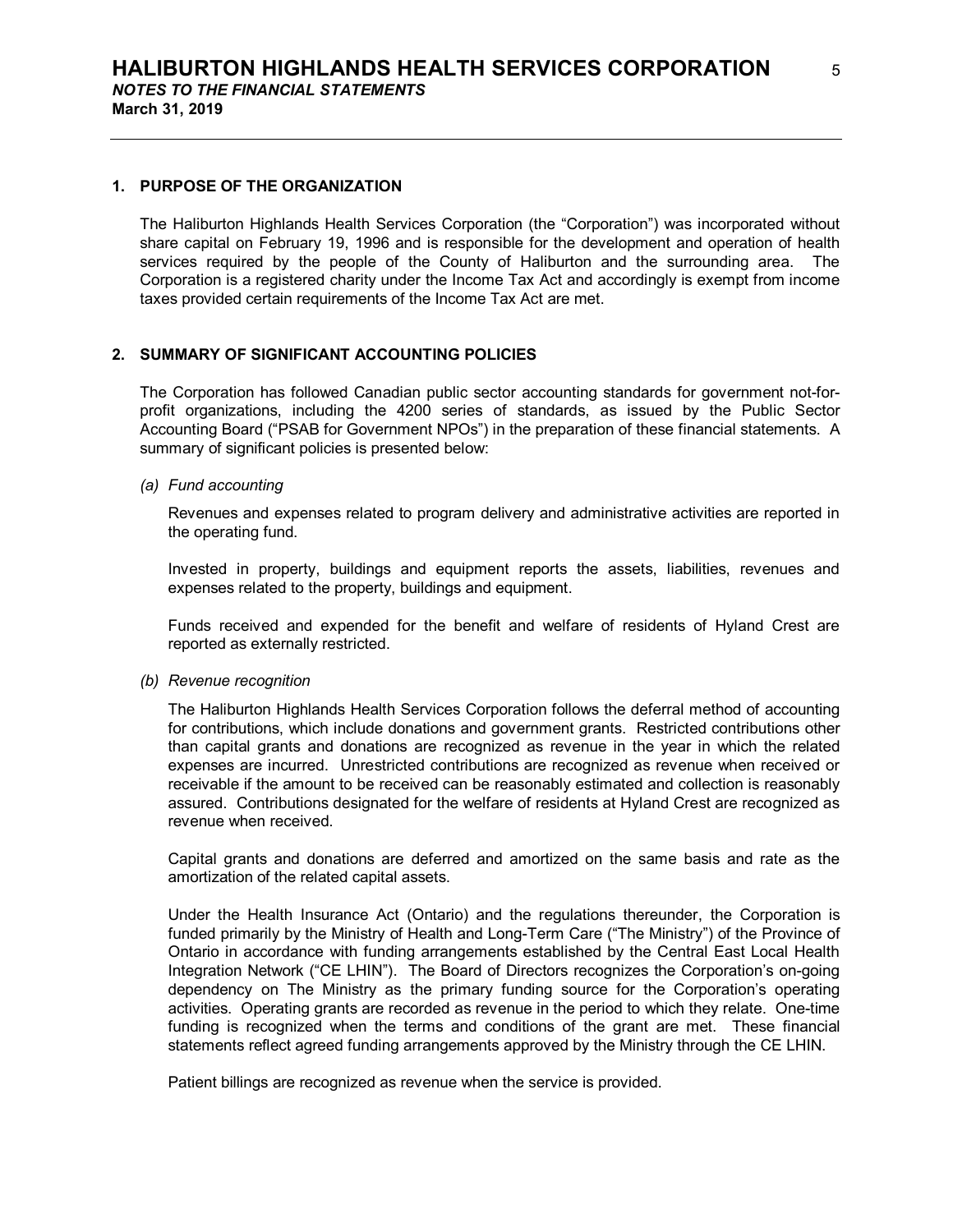#### **2. SUMMARY OF SIGNIFICANT ACCOUNTING POLICIES** (continued)

#### *(c) Property, buildings and equipment*

 Property, buildings and equipment are recorded at cost except for the original acquisitions from the Sisters of St. Joseph, which have been recorded at fair market value.

Amortization is provided on the basis and at the rates described below:

| Asset                                 | <b>Basis</b>                                          | Rate                        |
|---------------------------------------|-------------------------------------------------------|-----------------------------|
| Land improvements<br><b>Buildings</b> | Straight-line on an individual basis<br>Straight-line | 6.67% to 10%<br>2.5% to 10% |
| Major equipment                       | Straight-line on an individual basis                  | 6.67% to 20%                |

#### *(d) Inventories*

Inventories are valued at the lower of cost and replacement value.

#### *(e) Compensated absences*

Compensation for vacation and sick leave is accrued for all employees as entitlement to these payments is earned, in accordance with the Corporation's benefit plans.

#### *(f) Employee future benefits*

The Corporation accrues its obligations and the related costs under employee benefit plans, during the periods in which employees earn the benefits.

The costs of certain retirement benefits earned by employees is actuarially determined, using the projected benefit method pro-rated on service and management's best estimate of retirement ages and expected health care costs.

Past service costs arising from plan amendments are immediately recognized.

Actuarial gains or losses arising in the year are amortized into future years' expenses over the average remaining service period of active employees.

*(g) Contributed services*

A substantial number of volunteers contribute a significant amount of their time each year. Because of the difficulty of determining their fair value, contributed services are not recognized in the financial statements.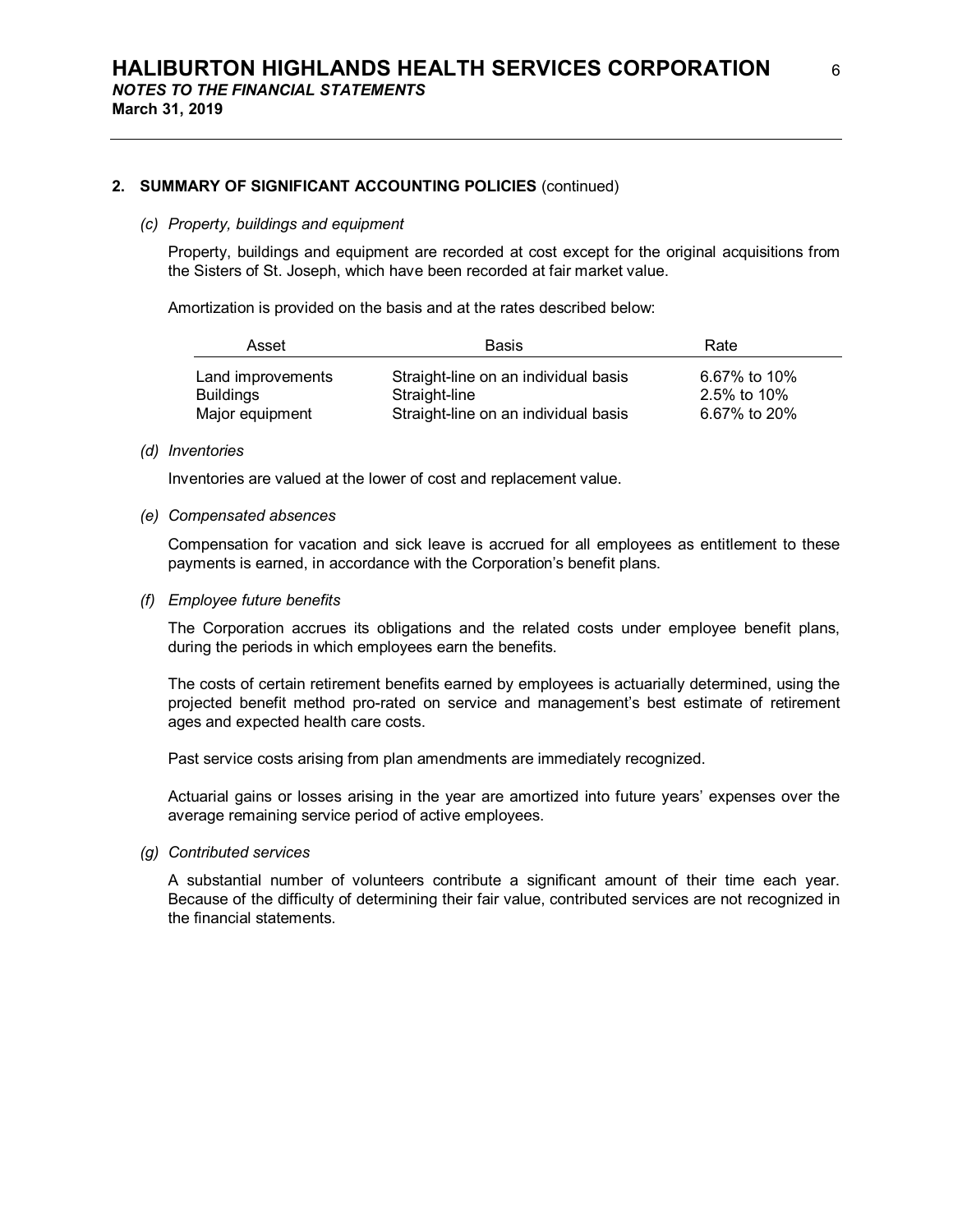#### **2. SUMMARY OF SIGNIFICANT ACCOUNTING POLICIES** (continued)

#### *(h) Use of estimates*

The preparation of financial statements in accordance with PSAB for Government NPOs requires management to make certain estimates and assumptions that affect the reported amount of assets and liabilities and the disclosure of contingencies at the date of the financial statements and the reported amount of revenue and expenses during the period. Actual results could differ from those estimates.

In particular, the amount of revenue recognized from the Ministry requires a number of estimates. The Corporation has entered into the Hospital Service Accountability Agreement (the "H-SAA") and the Multi-Sector Service Accountability Agreement (the "M-SAA") with the Ministry that set out the rights and obligations of the two parties in respect of funding provided to the Corporation by the Ministry for fiscal 2019. The H-SAA and the M-SAA set out certain performance standards and obligations that establish acceptable results for the Corporation's performance in a number of areas.

If the Corporation does not meet its performance standards or obligations, the Ministry has the right to adjust funding received by the Corporation. The Ministry is not required to communicate certain funding adjustments until after the submission of year end data. Since this data is not submitted until after the completion of the financial statements, the amount of Ministry funding received during the year may be increased or decreased subsequent to year end.

In addition, the Corporation has provided for other significant estimates which include the estimated useful lives of property, buildings and equipment, as well as a provision for an allowance for doubtful accounts.

The amounts provided in these financial statements represents management's best estimate of amounts that have been earned or incurred during the year. Any differences from these estimates will be recorded in the period in which they become known.

#### **3. FINANCIAL ASSETS AND LIABILITIES**

#### *(a) Measurement of financial instruments*

The Corporation considers any contract creating a financial asset, liability or equity instrument as a financial instrument, except in certain limited circumstances. The Corporation accounts for the following as financial instruments:

- · cash and short term investments
- · due from the Ministry of Health and Long-Term Care
- · due from the Ontario Health Insurance Plan
- · other receivables
- · accounts payable
- · due to the Ministry of Health and Long-Term Care
- · due to Ross Memorial Hospital
- long term debt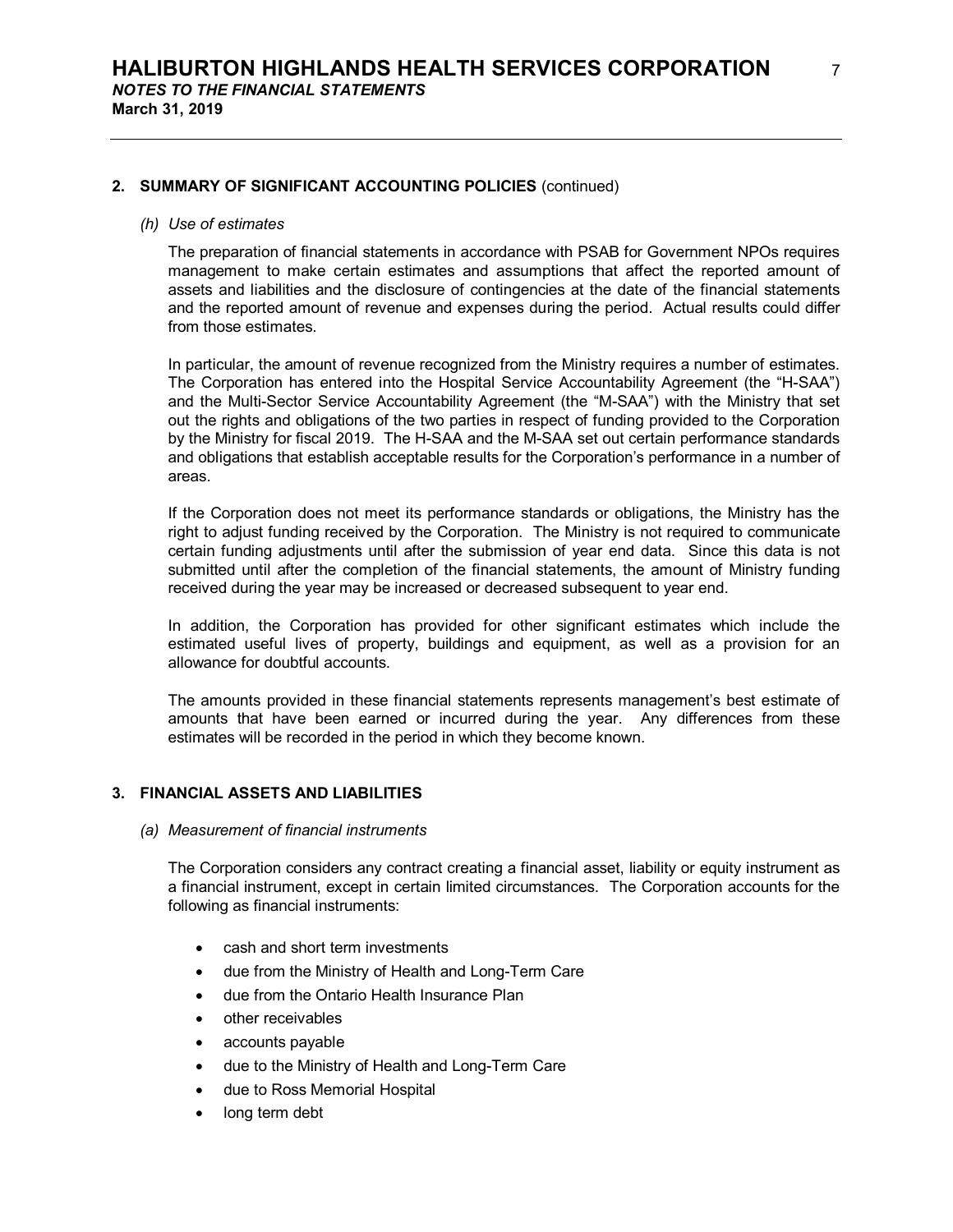#### **3. FINANCIAL ASSETS AND LIABILITIES** (continued)

#### *(a) Measurement of financial instruments* (continued)

A financial asset or liability is recognized when the Corporation becomes party to contractual provisions of the instrument.

The Corporation initially measures its financial assets and financial liabilities at fair value. The Corporation subsequently measures all of its financial assets and financial liabilities at amortized cost, except for cash and short term investments which are subsequently measured at fair value.

The Corporation removes financial liabilities, or a portion of, when the obligation is discharged, cancelled or expires.

Financial assets or liabilities obtained in related party transactions are measured at the exchange amount.

*(b) Risks*

The Corporation is exposed to various risks associated with its financial assets and liabilities as described below. Unless otherwise noted, there has been no change in risk exposure from the prior year.

(i) Liquidity risk

Liquidity risk is the risk that the Corporation will not be able to meet its obligations associated with financial liabilities. Cash flow from operations and government funding provide a substantial portion of the Corporation's cash requirements. The Corporation has an available line of credit of \$800,000 to provide flexibility to meet operational needs and bridge long-term financing, if required. The Corporation's borrowing arrangements are concentrated with a single Canadian financial institution.

(ii) Credit risk

Credit risk is the risk that one party to a financial instrument will cause a financial loss for the other party by failing to discharge the obligation. The Corporation is exposed to credit risk in the event of non-performance by counterparties in connection with its accounts receivable. The maximum exposure to credit risk is the carrying value of accounts receivable. Accounts receivable are non-interest bearing and generally due within 30 days. The Corporation measures its exposure to credit risk based on how long amounts have been outstanding. An impairment allowance is recorded based on a sliding scale percentage applied to the aged balances. At year end, there was a provision for doubtful accounts in the amount of \$68,668 (2018 - \$54,785).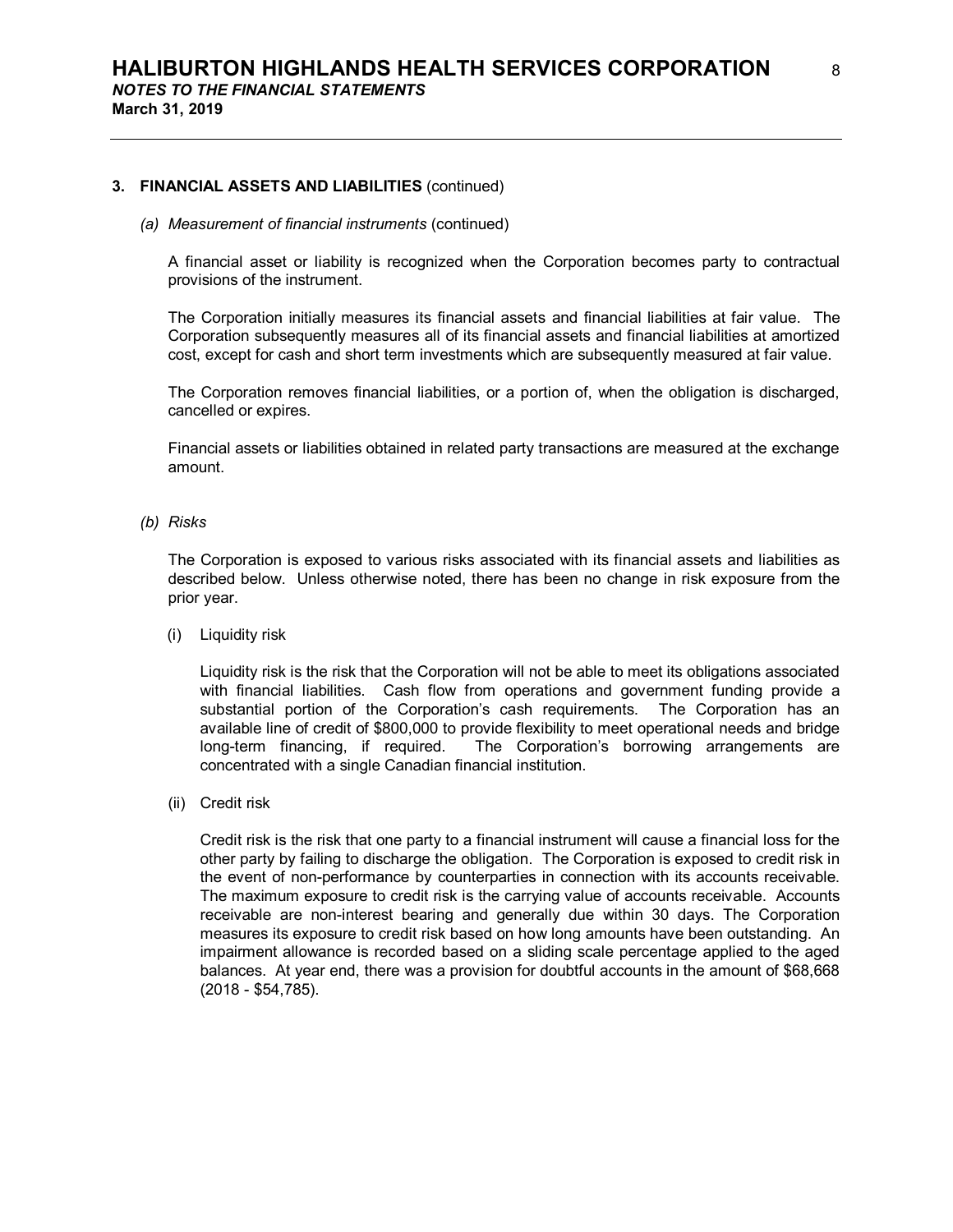#### **3. FINANCIAL ASSETS AND LIABILITIES** (continued)

#### *(b) Risks* (continued)

(iii) Interest rate risk

Interest rate risk is the risk that the fair value or future cash flows of a financial instrument will fluctuate because of changes in market interest rates. The Corporation is not exposed to significant interest rate risk.

Short-term investments consist of Guaranteed Investment Certificates maturing between April 2019 and January 2022 with effective yields between 1.50% and 3.05% per annum.

The long-term debt is at a fixed rate of interest and payments are based on the contractual requirements of the debt instruments. A change in market interest rates has no impact on cash flows required to service this debt.

#### **4. DUE FROM (TO) MINISTRY OF HEALTH AND LONG-TERM CARE**

The Corporation is required to submit reports to the Ministry of Health and Long-Term Care for their review on an annual basis. Pending reconciliation by the Ministry, the Corporation has estimated that the operating grants recoverable (refundable) at year end are as follows:

|                            | 2019                     | 2018<br>S |
|----------------------------|--------------------------|-----------|
| Long-term care             | 33,547                   | 31,281    |
| Community support services | $\overline{\phantom{a}}$ | 9,351     |
| Total recoverable          | 33,547                   | 40,632    |

|                                            | 2019<br>\$ | 2018<br>\$ |
|--------------------------------------------|------------|------------|
| Minden and Haliburton hospitals            | (283, 690) | (484,775)  |
| Mental health program/homelessness program | (665)      | (33, 226)  |
| Supportive housing program                 | (21,000)   | (26, 433)  |
| Long-term care                             | (397, 471) | (30, 563)  |
| Hospice palliative care                    |            | (10, 550)  |
| Community support services                 | (26,690)   | (120, 775) |
|                                            |            |            |
| Total refundable                           | (729, 516) | (706,322)  |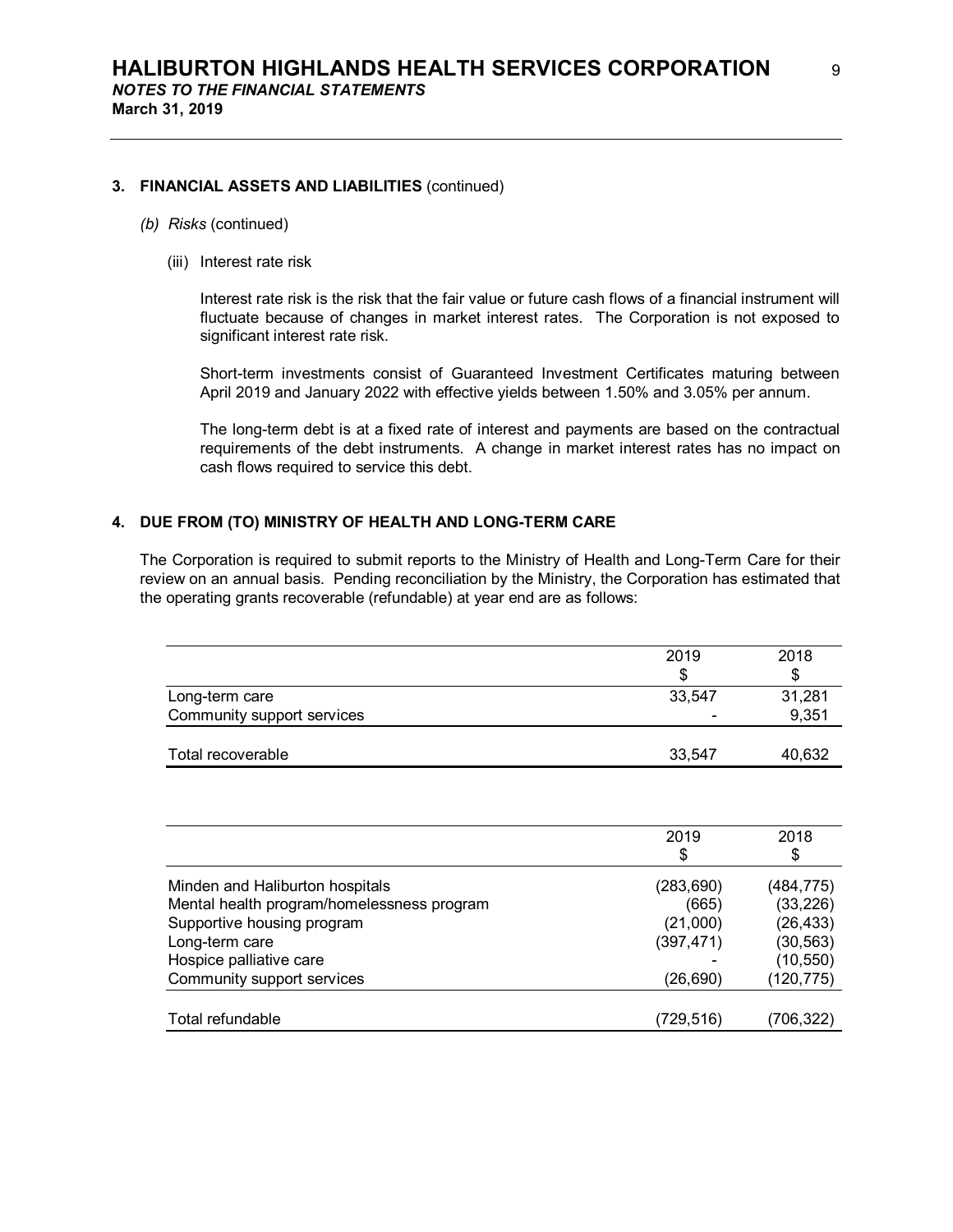#### **5. GROUP BENEFITS DEPOSIT**

The Corporation provides its employees with extended health, dental and semi-private benefits through a benefit carrier. The Corporation's contributions are expensed to the extent that they do not relate to discretionary reserves. A summary of the transactions in the plan and the resulting deposit is as follows:

|                                                                            | 2019<br>S                     | 2018<br>\$              |
|----------------------------------------------------------------------------|-------------------------------|-------------------------|
| Balance – beginning of year<br>Net contributions (withdrawals)<br>Interest | 168,306<br>(89, 709)<br>2,276 | 87,693<br>79,755<br>858 |
| Balance – end of year                                                      | 80,873                        | 168,306                 |

#### **6. PROPERTY, BUILDINGS AND EQUIPMENT**

The cost, accumulated amortization and net book value of the Corporation's property, buildings and equipment are as follows:

|                          | March 31, 2019<br>Accumulated |              |            | March 31, 2018 |
|--------------------------|-------------------------------|--------------|------------|----------------|
|                          |                               |              |            | Accumulated    |
|                          | Cost                          | amortization | Cost       | amortization   |
|                          | \$                            | \$           | \$         | \$             |
| Land                     | 322,660                       |              | 322,660    |                |
| Land improvements        | 546.695                       | 381.347      | 546,695    | 367,568        |
| <b>Buildings</b>         | 26,028,948                    | 11,259,128   | 25,836,709 | 10,472,575     |
| Major equipment          | 7,594,657                     | 5,728,152    | 6,793,797  | 5,232,549      |
| Construction in progress | 196,818                       |              | 297,919    |                |
|                          |                               |              |            |                |
|                          | 34,689,778                    | 17,368,627   | 33,797,780 | 16,072,692     |
| Net book value           |                               | 17,321,150   |            | 17,725,088     |
|                          |                               |              |            |                |

#### **7. ACCOUNTS PAYABLE AND ACCRUED LIABILITIES**

Included in accounts payable and accrued liabilities are government remittances of \$208,441 (2018 - \$213,121).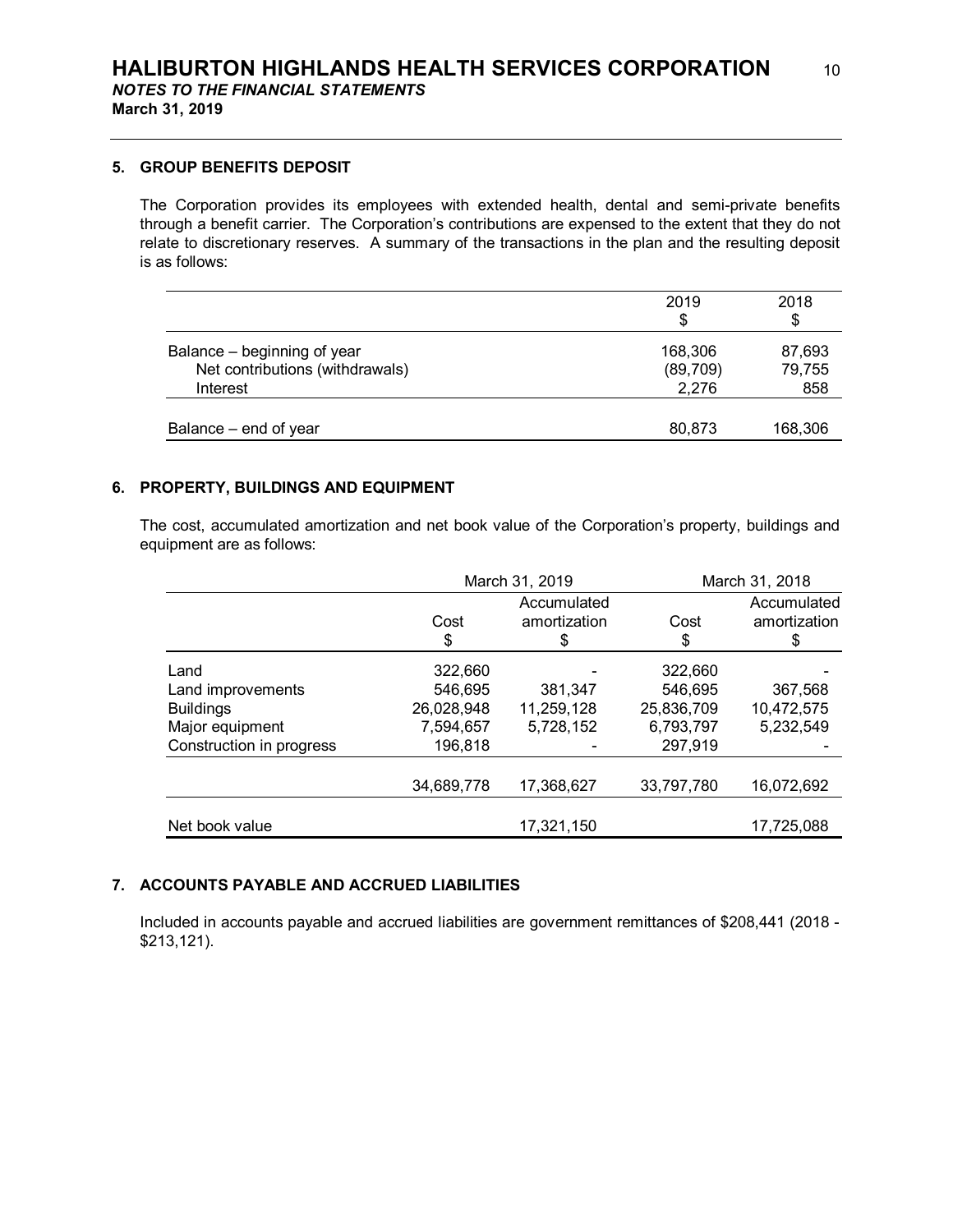#### **8. LONG TERM DEBT**

Long term debt consists of the following:

|                                                                                                                                                                                                          | 2019<br>S | 2018    |
|----------------------------------------------------------------------------------------------------------------------------------------------------------------------------------------------------------|-----------|---------|
|                                                                                                                                                                                                          |           | \$      |
| Variable rate first mortgage loan bearing interest at prime plus 1%<br>per annum, repayable in monthly principal and interest<br>payments of \$775, due December 1, 2019, secured by certain<br>property | 56,045    | 62,549  |
| Fixed rate non-revolving unsecured demand instalment loan<br>bearing interest at 4.16% per annum, repayable in monthly<br>principal and interest payments of \$15,301,                                   |           |         |
| due January 15, 2021, secured by cash and equivalents                                                                                                                                                    | 319,642   | 486,182 |
|                                                                                                                                                                                                          | 375,687   | 548,731 |
| Less principal payments due within one year classified as a<br>current liability                                                                                                                         | 229,646   | 173.214 |
|                                                                                                                                                                                                          | 146.041   | 375.517 |

Based upon the present arrangements with lenders, aggregate principal repayments required in each of the next two years are as follows:

|      | ጥ<br>ง  |
|------|---------|
| 2020 | 229,646 |
| 2021 | 146,041 |

#### **9. EMPLOYEE FUTURE BENEFITS**

The Corporation sponsors both defined benefit and defined contribution employee future benefit plans covering substantially all employees. Costs for employee future benefits are accrued over the periods in which employees earn the benefits.

The post retirement benefit costs have been actuarially determined using the projected benefit method prorated on service and management's best estimates of salary increases and ages of employees upon retirement. The most recent actuarial valuation for the plan was performed as at March 31, 2019.

The following actuarial assumptions were used to determine the post retirement plans expense and the accrued benefit obligations:

| Discount rate – accrued benefit obligation | 3.37% per annum                        |
|--------------------------------------------|----------------------------------------|
| Discount rate – benefit cost               | 3.18% per annum                        |
| Dental cost trend rates                    | 2.75% per annum                        |
| Extended health care trend rates           | 6% in 2019, decreasing by 0.25%        |
|                                            | per annum to an ultimate rate of 4.50% |
|                                            | in 2025 and thereafter                 |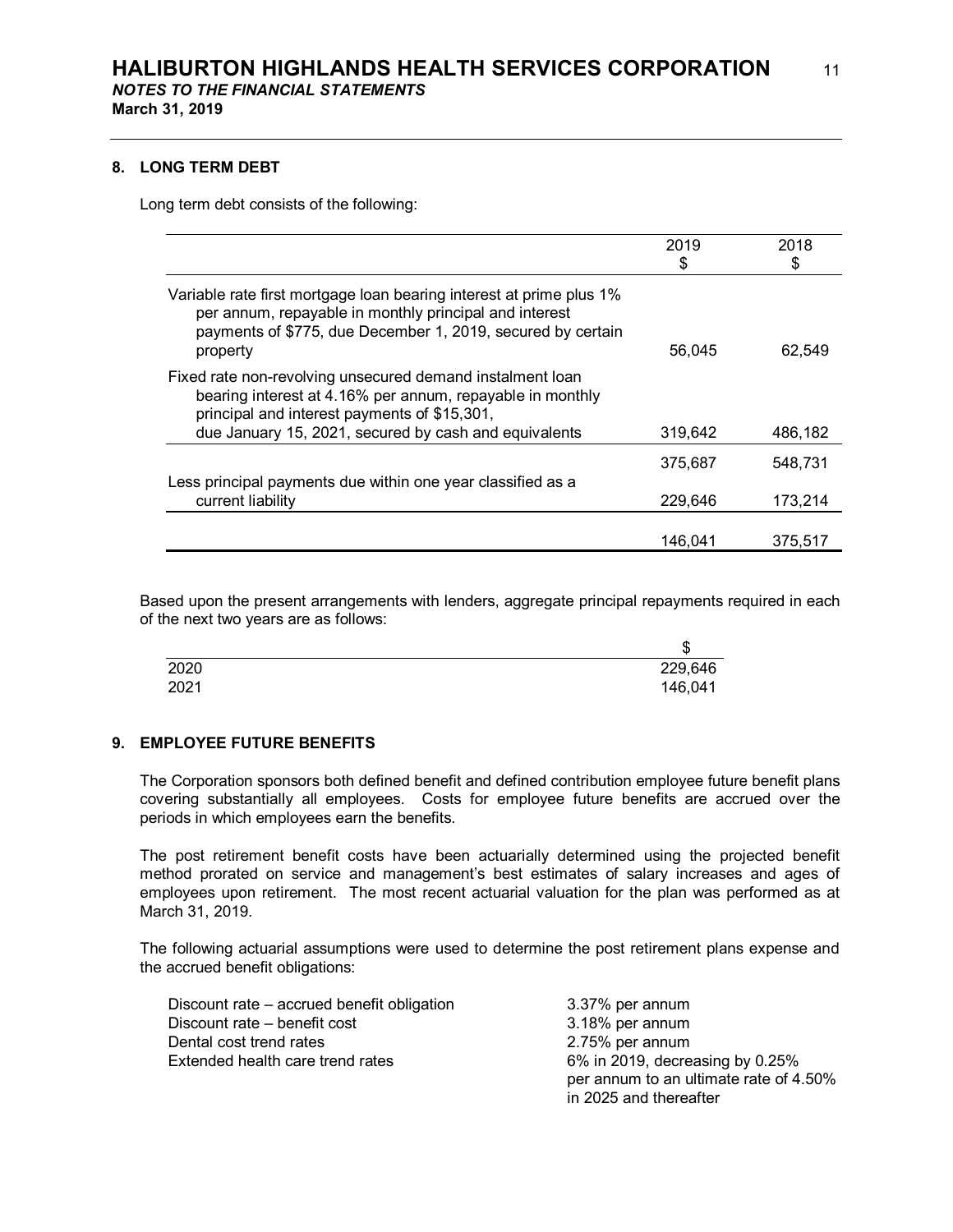#### **9. EMPLOYEE FUTURE BENEFITS (continued)**

The employee future benefits expense for fiscal 2019 and the accrued employee future benefit liability as at March 31, 2019 are as follows:

|                                                                           | 2019       | 2018       |
|---------------------------------------------------------------------------|------------|------------|
|                                                                           | \$         | \$         |
| <b>Expenses</b>                                                           |            |            |
| Current service cost                                                      | 82,900     | 73,400     |
| Interest                                                                  | 42,900     | 47,600     |
| Past service costs arising from plan amendments                           | 12,700     | 20,500     |
|                                                                           |            |            |
| Total employee future benefits expense                                    | 138,500    | 141,500    |
|                                                                           |            |            |
| <b>Accrued Benefit Liability</b>                                          |            |            |
| Balance - beginning of year                                               | 1,198,400  | 1,143,800  |
| Benefits expense for the year                                             | 138,500    | 141,500    |
| Contributions/payments made during the year                               | (100, 500) | (86,900)   |
|                                                                           |            |            |
| Balance - end of year                                                     | 1,236,400  | 1,198,400  |
|                                                                           |            |            |
| <b>Accrued Benefit Obligation</b>                                         |            |            |
| Balance - beginning of year                                               | 1,241,600  | 1,308,300  |
| Actuarial loss (gain)                                                     | 26,100     | (100, 800) |
| Current service cost                                                      | 82,900     | 73,400     |
| Interest on accrued benefit obligation                                    | 42,900     | 47,600     |
| Contributions/payments made during the year                               | (100, 500) | (86,900)   |
|                                                                           |            |            |
| Balance - end of year                                                     | 1,293,000  | 1,241,600  |
|                                                                           |            |            |
| Reconciliation of Accrued Benefit Obligation to Accrued Benefit Liability |            |            |
|                                                                           |            |            |
| Accrued benefit obligation, end of year                                   | 1,293,000  | 1,241,600  |

| Accrued benefit obligation, end of year | 1.293.000 | 1.241.000 |
|-----------------------------------------|-----------|-----------|
| Deduct unamortized actuarial loss       | (56,600)  | (43,200)  |
|                                         |           |           |
| Accrued benefit liability - end of year | 1.236.400 | 1.198.400 |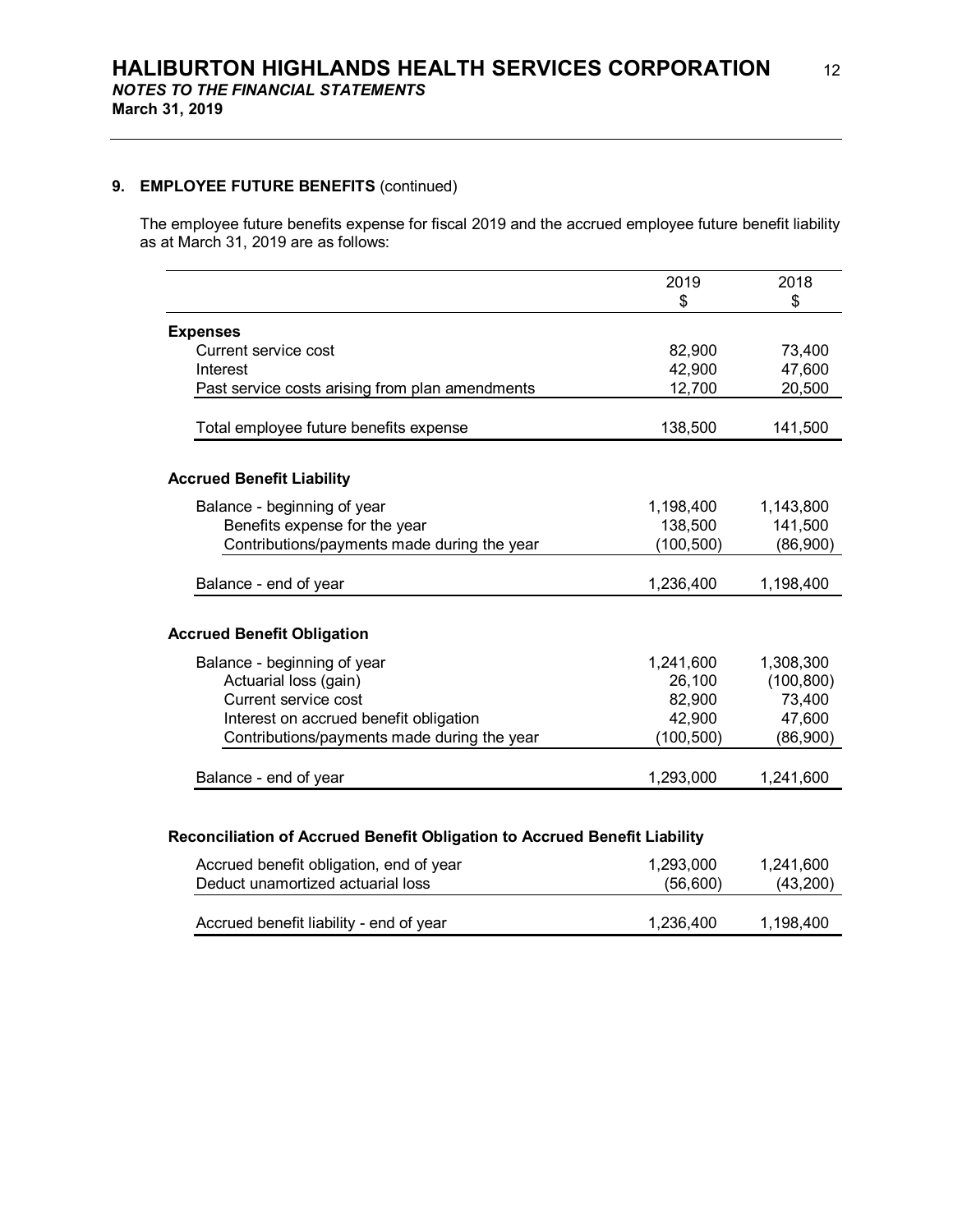#### **10. HOSPITALS OF ONTARIO PENSION PLAN**

Substantially all of the employees of the Corporation are members of the Hospitals of Ontario Pension Plan, which is a multi-employer final average pay contributory pension plan. Employer contributions made to the plan by the Corporation during the year amounted to \$884,954 (2018 - \$870,399). These amounts are included in salaries, wages and benefits expense in the statement of operations. The most recent valuation for financial reporting purposes completed by HOOPP as of December 31, 2018 disclosed net assets available for benefits of \$79,019 million with pension obligations of \$65,128 million, resulting in a surplus of \$13,891 million. As HOOPP is a multiemployer plan, any pension plan surpluses or deficits are a joint responsibility of member organizations and their employees. As a result, the Corporation does not recognize any share of the HOOPP surplus or deficit.

#### **11. DEFERRED CAPITAL GRANTS AND DONATIONS**

Deferred contributions related to property, buildings and equipment represent the unamortized and the unspent amount of grants and donations received for the purchase of property, buildings and equipment. The amortization of capital contributions is recorded as revenue in the statement of operations.

The change in deferred capital grants and donations during the year is as follows:

|                                                                              | 2019<br>\$  | 2018<br>\$  |
|------------------------------------------------------------------------------|-------------|-------------|
| Balance - beginning of year<br>Net capital grants and donations received and | 16,233,605  | 15,241,391  |
| receivable during the year                                                   | 971,738     | 2,072,299   |
| Amortization of capital grants and donations                                 | (1,091,685) | (1,080,085) |
| Balance - end of year                                                        | 16,113,658  | 16,233,605  |

#### **12. RESIDENTS' TRUST FUNDS**

Residents' trust funds represent funds held on deposit as a convenience to the residents. These funds are not co-mingled with the Corporation's assets and, consequently are not included in the statement of financial position. Changes during the year in residents' trust funds are summarized as follows:

|                                              | 2019<br>\$ | 2018<br>\$ |
|----------------------------------------------|------------|------------|
| Balance - beginning of year<br>Add (deduct): | 13,974     | 9,222      |
| Interest earned                              | 203        | 99         |
| Net deposits (withdrawals)                   | (697)      | 4,653      |
| Balance - end of year                        | 13,480     | 13,974     |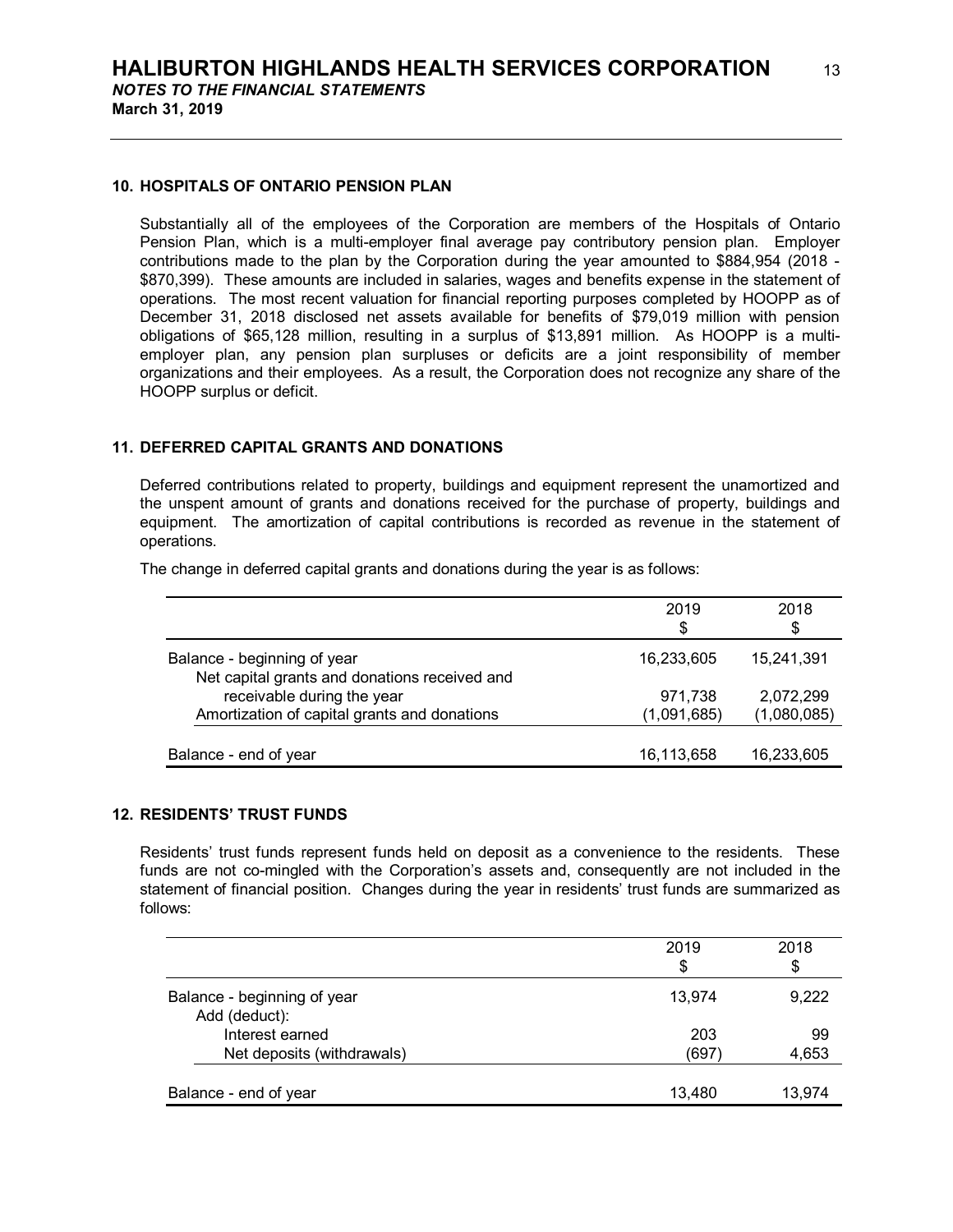#### **13. ELIZABETH HARRISON TRUST**

 In connection with the ownership and responsibility of Hyland Crest, the Corporation has been delegated responsibility for the Elizabeth Harrison Trust fund. This endowment fund has been separately invested with the interest income available for the benefit of Hyland Crest residents at the discretion of the Residents' Council. These funds have been included in externally restricted funds on the statement of financial position.

The change in the fund balance for the year is as follows:

|                             | 2019<br>\$ | 2018<br>\$ |
|-----------------------------|------------|------------|
| Balance – beginning of year | 52,367     | 55,340     |
| Add (deduct):               |            |            |
| Interest earned             | 878        | 559        |
| Net withdrawals             | (2, 165)   | (3, 532)   |
| Balance – end of year       | 51,080     | 52,367     |

#### **14. COMMITMENTS AND CONTINGENCIES**

- (a) The Corporation has a Strategic Alliance Agreement with Ross Memorial Hospital in Lindsay ("Ross") as a result of an integration process facilitated by the CE LHIN. Ross provides the Corporation with support services in the following functional areas: integration project manager, combined information technology department, regional CIO, diagnostic imaging leadership, mental health leadership, sterile reprocessing, laboratory, procurement and pharmacy services. Annual aggregate fees for these services are approximately \$480,000 plus transactional costs and overhead charges where applicable.
- (b) The Corporation has a Service Agreement with Peterborough Regional Health Centre for the provision of laboratory services. The fees vary depending on volume and utilization and are invoiced monthly as incurred.
- (c) The Corporation is part of a group purchasing arrangement with Plexxus to obtain medical and surgical supplies and certain contract services. The arrangement with Plexxus is managed under the procurement services with Ross.
- (d) The Corporation has allied with a consortium of hospitals in a project to update radiology images to digital technology and centralize the storage and retrieval of digital radiology images. The Corporation has been added as a party and a purchaser to the Services Agreement with Ross Memorial Hospital and Agfa Healthcare Inc.
- (e) As part of its mandate to provide integrated health care services to the County, the Corporation operates long-term care programs at both the Haliburton (Highland Wood) and Minden (Hyland Crest) sites. The Corporation assumed sole responsibility for governance of Hyland Crest through the passage of a private members bill, which exempts the County of Haliburton from responsibility for governance as long as the Corporation maintains and operates the home.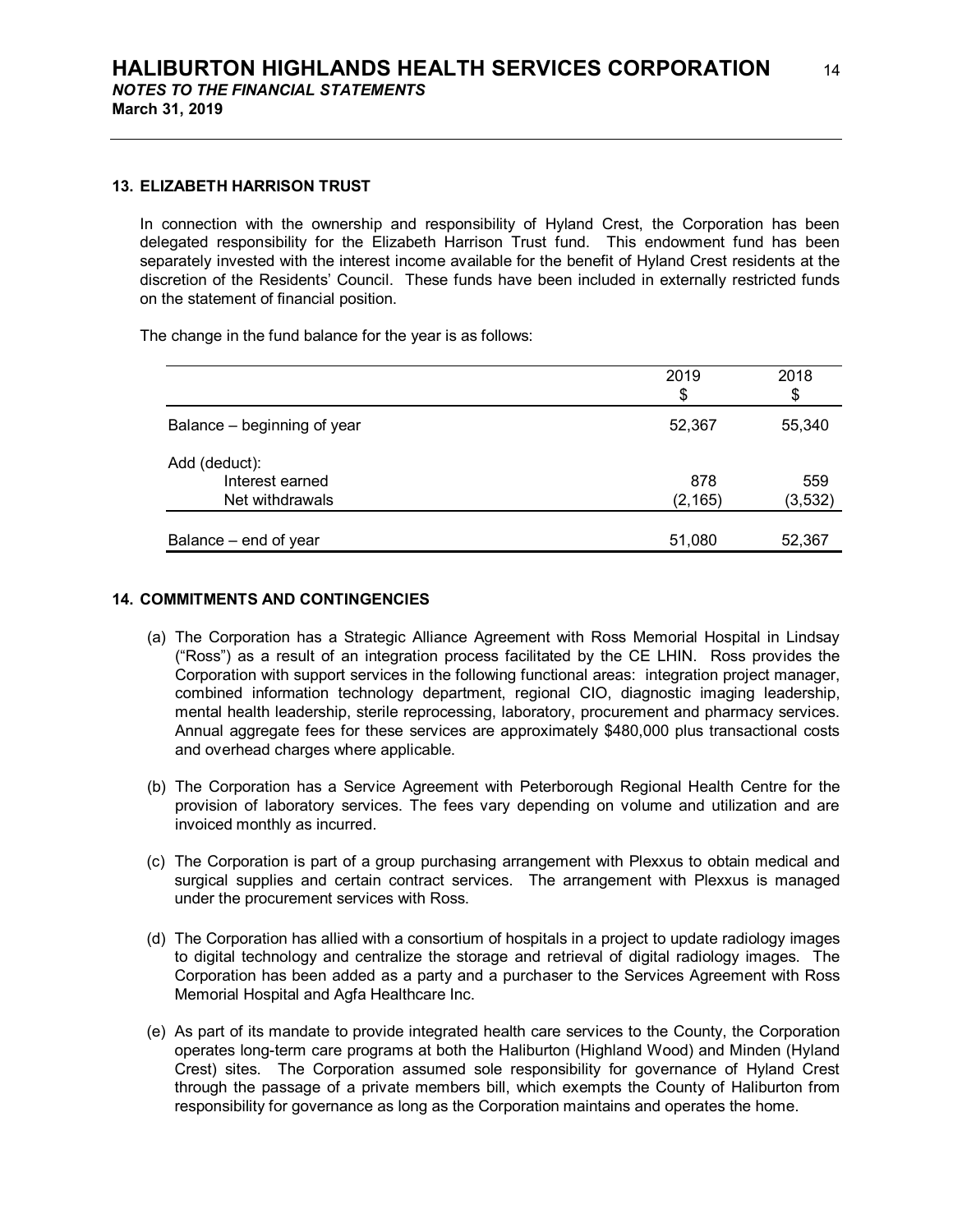#### **14. COMMITMENTS AND CONTINGENCIES** (continued)

- (f) A group of hospitals, including the Corporation, have formed the Healthcare Insurance Reciprocal of Canada ("HIROC"). HIROC is a pooling of the public liability insurance risks of its members. All members of the pool pay annual premiums which are actuarially determined. All members are subject to reassessment for losses, if any, experienced by the pool for the years in which they were members and these losses could be material. No reassessments have been made to March 31, 2019.
- (g) Due to the nature of its operations, the Corporation is periodically subject to lawsuits in which the Corporation is a defendant, as well as grievances filed by its various unions. Where the potential liability is likely and able to be estimated, management records its best estimate of the potential liability. In other cases, the ultimate outcome of the claims cannot be determined at this time. It is management's position that the Corporation has valid defences and appropriate insurance coverage in place.
- (h) During the year, the Highland Wood portion of the Haliburton site suffered significant water damage which required the evacuation of residents to other regional long-term care facilities. The Corporation has suffered losses due to the interruption of its operations caused by this incident, including foregone resident revenue and Provincial operating subsidies. These losses have been recovered by the Corporation's business interruption insurance to a large extent.

In addition to these costs, the Corporation incurred costs to relocate residents, minimize the damage to the roof and interior facilities, and begin repairs. Management anticipates that Highland Wood will be fully operational in June 2019.

It is management's best estimate that the anticipated costs to replace the roof, complete interior repairs and re-open the long-term care home will cost approximately \$420,000. This estimate is based on actual and quoted costs. These costs will be recovered through insurance, one-time funding and other grants provided by the Ministry.

#### **15. RELATED PARTY TRANSACTIONS**

*(a) Haliburton Highlands Health Services Foundation*

The Corporation has an economic interest in Haliburton Highlands Health Services Foundation (the "Foundation"). The Foundation was established to raise funds for charities and, in particular, the Corporation. The Foundation is incorporated under the Canada Corporations Act and is a registered charity under the Income Tax Act. Net resources of the Foundation at March 31, 2019 are approximately \$1,610,703. At year end, the Corporation had recorded net receivables from the Foundation amounting to \$137,667 (2018 - \$347,682).

*(b) Hospital Auxiliaries*

The Corporation is related to the Haliburton Hospital Auxiliary and the Minden Health Care Auxiliary, which were established to raise funds for the hospitals. The Auxiliaries are incorporated and are registered charities under the Income Tax Act.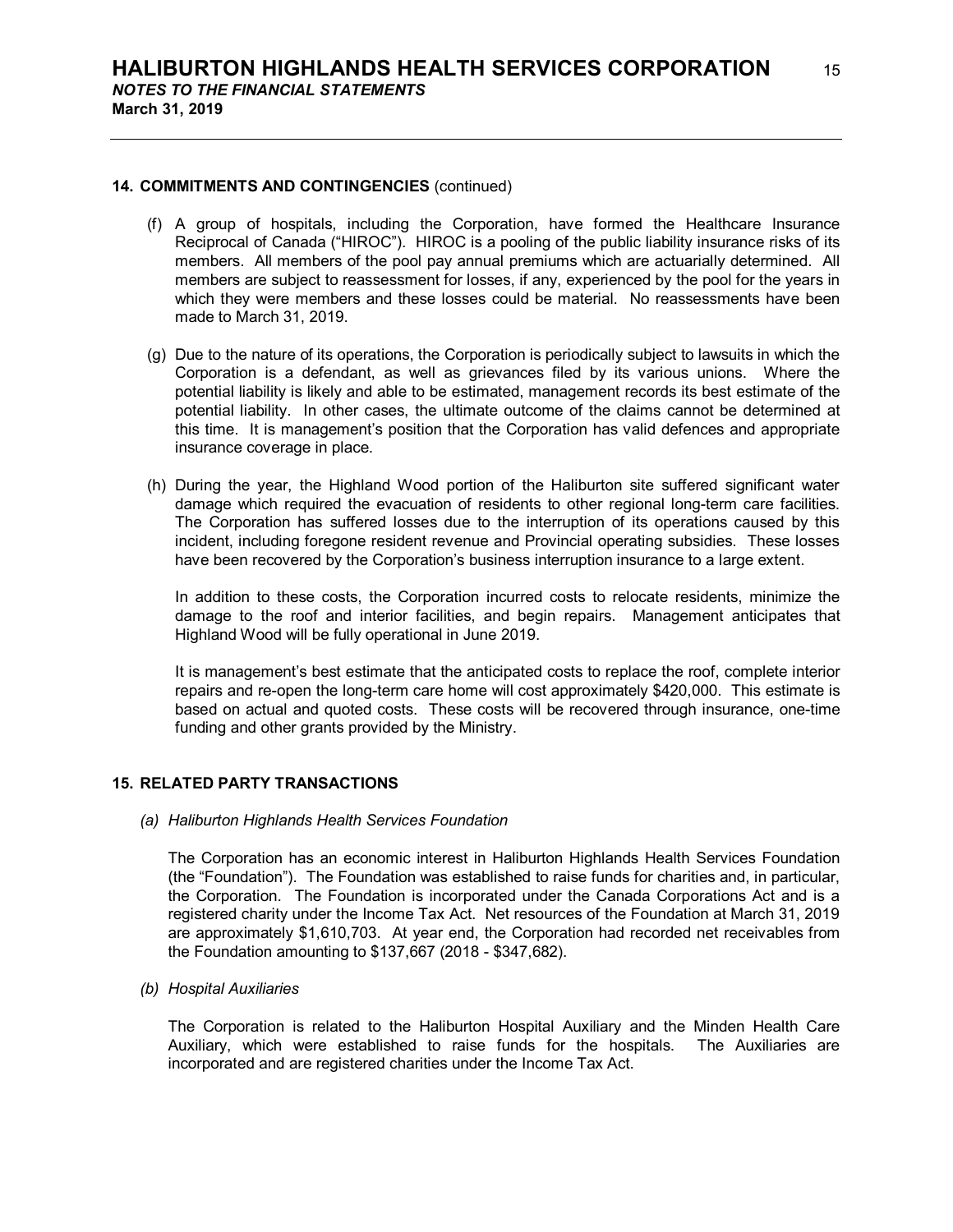#### **15. RELATED PARTY TRANSACTIONS** (continued)

*(b) Hospital Auxiliaries (continued)*

The net assets and results from operations of the related parties are not included in the statements of the Corporation.

Related party transactions during the year not separately disclosed in the financial statements include an amount of \$387,968 (2018 - \$1,038,950) from the Foundation and \$82,138 (2018 - \$163,783) from the Haliburton and Minden Auxiliaries, the majority of which have been recorded as deferred capital contributions, with the remainder of transactions being recorded at the exchange amount. The Foundation occupies an office in each of the Haliburton and Minden facilities. This space, together with the use of office furniture, computer equipment, and various office and payroll services, is provided to the Foundation at no charge by the Corporation.

The Community Support Services program operates at a site adjacent to the Corporation's Haliburton premises. While the property is reported in the records of the Corporation, title is held by the Foundation pursuant to the terms of a trust agreement between the two parties.

#### **16. COMPARATIVE FIGURES**

Certain of the comparative figures have been reclassified to conform with the financial statement presentation adopted for the current year.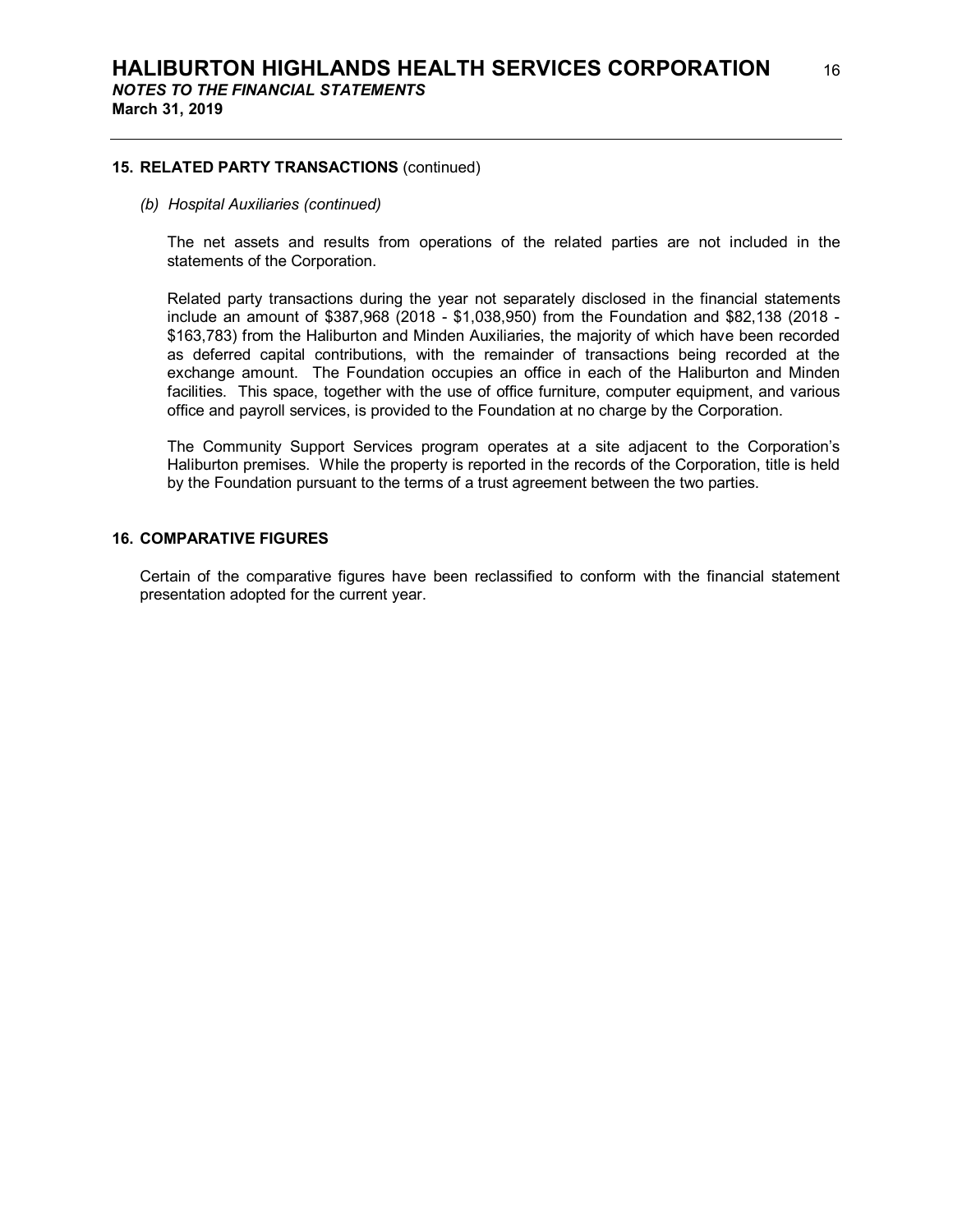#### **MINDEN AND HALIBURTON HOSPITALS**

**SCHEDULE OF OPERATIONS**

**Year Ended March 31**

|                                                     | 2019       | 2018         |
|-----------------------------------------------------|------------|--------------|
|                                                     | \$         | \$           |
|                                                     |            |              |
| <b>REVENUE</b>                                      |            |              |
| <b>Patient services</b>                             |            |              |
| Ministry of Health and Long-Term Care               | 10,333,564 | 10,253,185   |
| Other insurers and self-pay                         | 316,681    | 314,100      |
| Other revenue                                       | 537,566    | 500,501      |
| Amortization of capital grants and donations        |            |              |
| relating to property, buildings and equipment       | 1,091,685  | 1,080,085    |
|                                                     | 12,279,496 | 12, 147, 871 |
|                                                     |            |              |
| <b>EXPENSES</b>                                     |            |              |
| Salaries, wages and benefits                        | 7,501,537  | 7,315,524    |
| Medical compensation                                | 382,507    | 383,004      |
| Drugs and medical supplies                          | 388,032    | 351,053      |
| <b>Supplies</b>                                     | 1,297,142  | 1,153,726    |
| Equipment maintenance                               | 359,488    | 400,604      |
| Laboratory                                          | 211,065    | 197,641      |
| Building and grounds                                | 315,028    | 481,635      |
| Professional fees                                   | 193,471    | 129,417      |
| Interest on long term debt                          | 19,997     | 28,462       |
| Other                                               | 27,052     | 29,001       |
| Amortization of property, buildings and equipment   | 1,295,935  | 1,237,266    |
|                                                     | 11,991,254 | 11,707,333   |
| <b>EXCESS OF REVENUE OVER EXPENSES FOR THE YEAR</b> | 288,242    | 440,538      |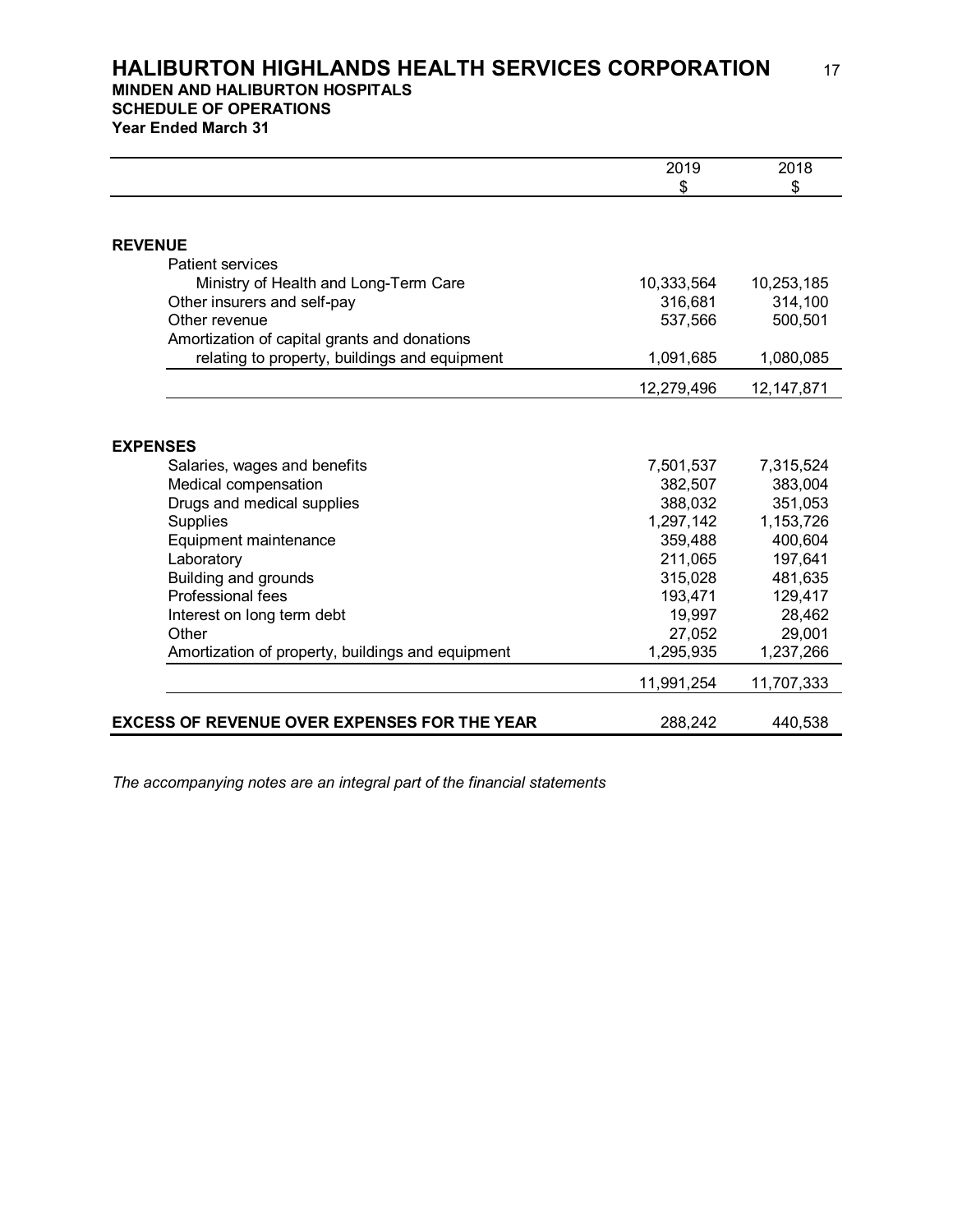**MENTAL HEALTH PROGRAM/HOMELESSNESS PROGRAM**

**SCHEDULE OF OPERATIONS**

**Year Ended March 31**

|                                                     | 2019      | 2018      |
|-----------------------------------------------------|-----------|-----------|
|                                                     | \$        | \$        |
|                                                     |           |           |
| <b>REVENUE</b>                                      |           |           |
| Ministry of Health and Long-Term Care               |           |           |
| Operating                                           | 991,692   | 957,011   |
| Homelessness                                        | 118,370   | 116,600   |
| Small and Rural Hospital Transformation Funding     | 13,500    | 13,000    |
| Tenants' fees                                       | 60,681    | 73,300    |
| Interest and other income                           | 12,692    | 10,783    |
|                                                     | 1,196,935 | 1,170,694 |
|                                                     |           |           |
| <b>EXPENSES</b>                                     |           |           |
| Salaries, wages and benefits                        | 831,374   | 822,843   |
| Staff travel                                        | 25,939    | 25,654    |
| Sessional fees                                      | 31,200    | 29,400    |
| Rent                                                | 70,322    | 63,788    |
| Administration fee                                  | 2,400     | 2,400     |
| Equipment                                           | 14,588    | 7,827     |
| Other                                               | 47,868    | 42,665    |
| Homelessness                                        |           |           |
| Rent                                                | 146,364   | 149,271   |
| Hydro                                               | 26,880    | 26,973    |
|                                                     | 1,196,935 | 1,170,821 |
|                                                     |           |           |
| <b>EXCESS OF EXPENSES OVER REVENUE FOR THE YEAR</b> |           | (127)     |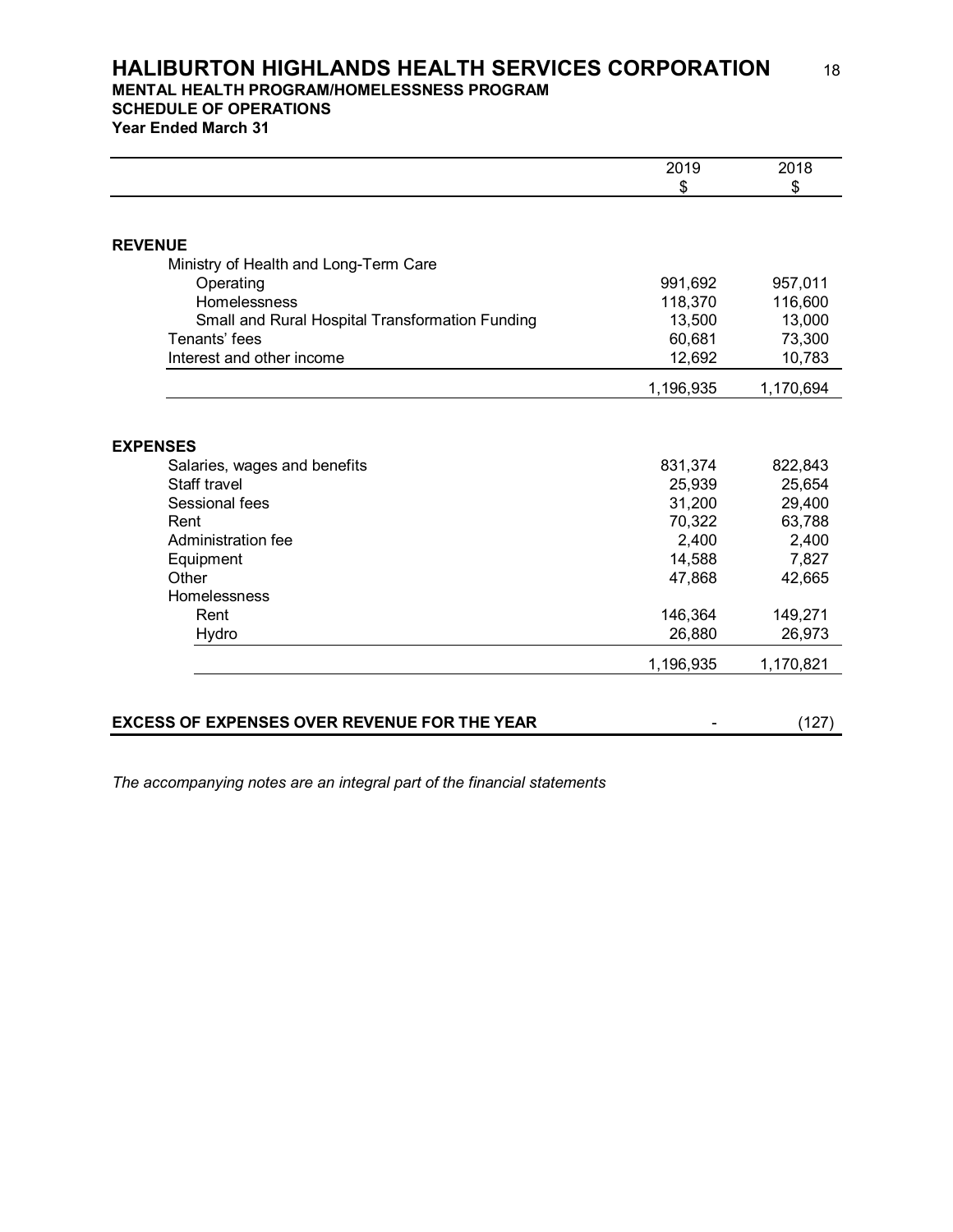### **HALIBURTON HIGHLANDS HEALTH SERVICES CORPORATION** 19 **SUPPORTIVE HOUSING PROGRAM**

**SCHEDULE OF OPERATIONS**

**Year Ended March 31**

|                                                     | 2019<br>\$ | 2018<br>\$ |
|-----------------------------------------------------|------------|------------|
|                                                     |            |            |
|                                                     |            |            |
| <b>REVENUE</b>                                      |            |            |
| Ministry of Health and Long-Term Care               | 915,739    | 925,286    |
|                                                     |            |            |
| <b>EXPENSES</b>                                     |            |            |
| Salaries, wages and benefits                        | 846,391    | 846,781    |
| Office expenses                                     | 15,506     | 15,168     |
| Staff travel                                        | 16,047     | 22,247     |
| Resources                                           | 874        | 2,279      |
| Administration fee                                  | 21,900     | 21,900     |
| Other                                               | 15,021     | 14,627     |
|                                                     | 915,739    | 923,002    |
|                                                     |            |            |
| <b>EXCESS OF REVENUE OVER EXPENSES FOR THE YEAR</b> |            | 2,284      |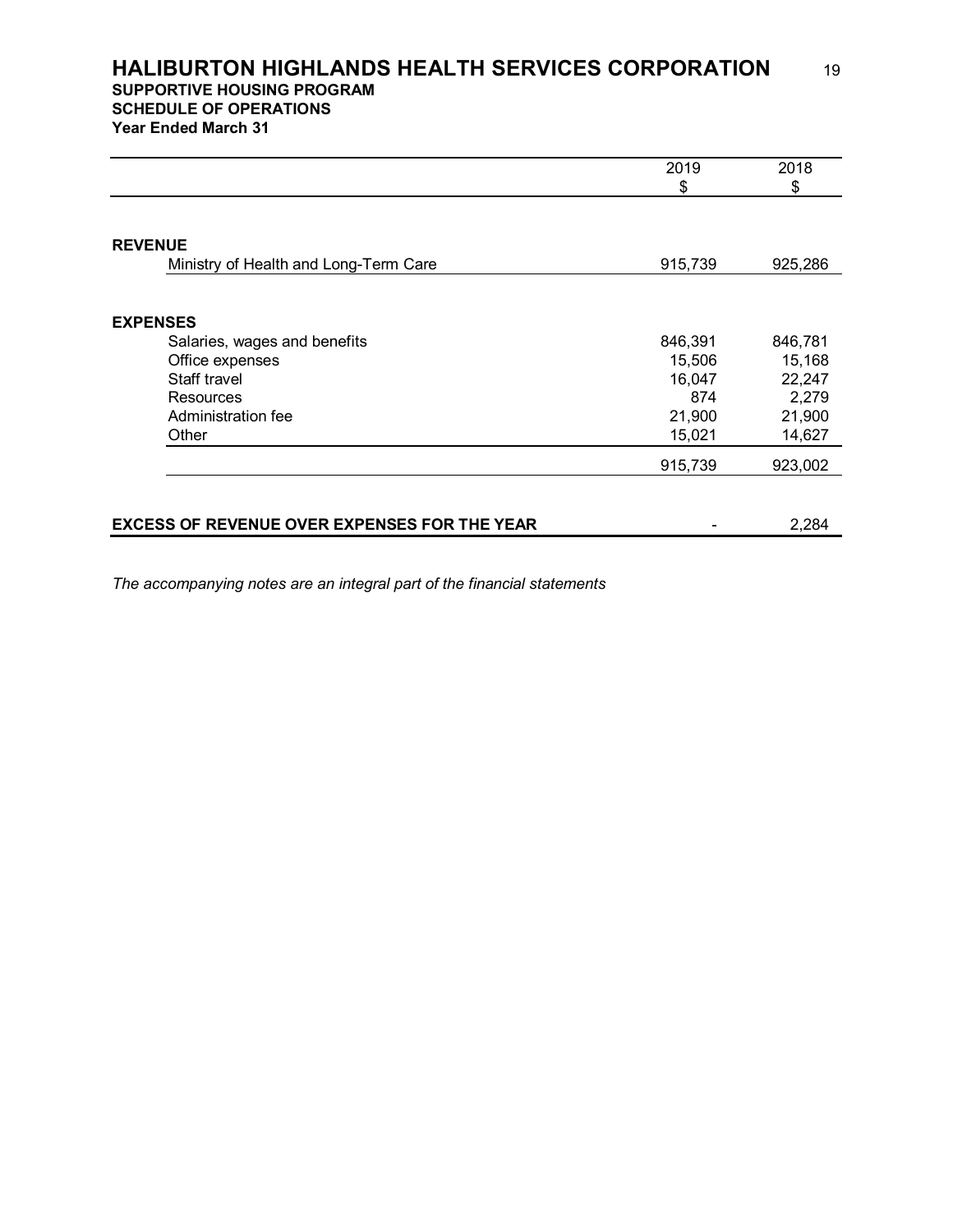### **HALIBURTON HIGHLANDS HEALTH SERVICES CORPORATION** 20 **ALTERNATIVE FUNDING FOR EMERGENCY SERVICES**

**SCHEDULE OF OPERATIONS Year Ended March 31**

|                                        |            |           | 2019      | 2018      |
|----------------------------------------|------------|-----------|-----------|-----------|
|                                        | Haliburton | Minden    | Total     | Total     |
|                                        | \$         | \$        | \$        | \$        |
|                                        |            |           |           |           |
| <b>REVENUE</b>                         |            |           |           |           |
| Ministry of Health and Long-Term Care  | 1,224,592  | 1,456,583 | 2,681,175 | 2,560,400 |
|                                        |            |           |           |           |
| <b>EXPENSES</b>                        |            |           |           |           |
| Participating physicians               | 1,199,592  | 1,431,583 | 2,631,175 | 2,510,400 |
| Shadow billing                         | 24,000     | 24,000    | 48,000    | 48,000    |
| Administration                         | 1,000      | 1,000     | 2,000     | 2,000     |
|                                        | 1,224,592  | 1,456,583 | 2,681,175 | 2,560,400 |
|                                        |            |           |           |           |
| <b>EXCESS OF REVENUE OVER EXPENSES</b> |            |           |           |           |
| <b>FOR THE YEAR</b>                    |            |           |           |           |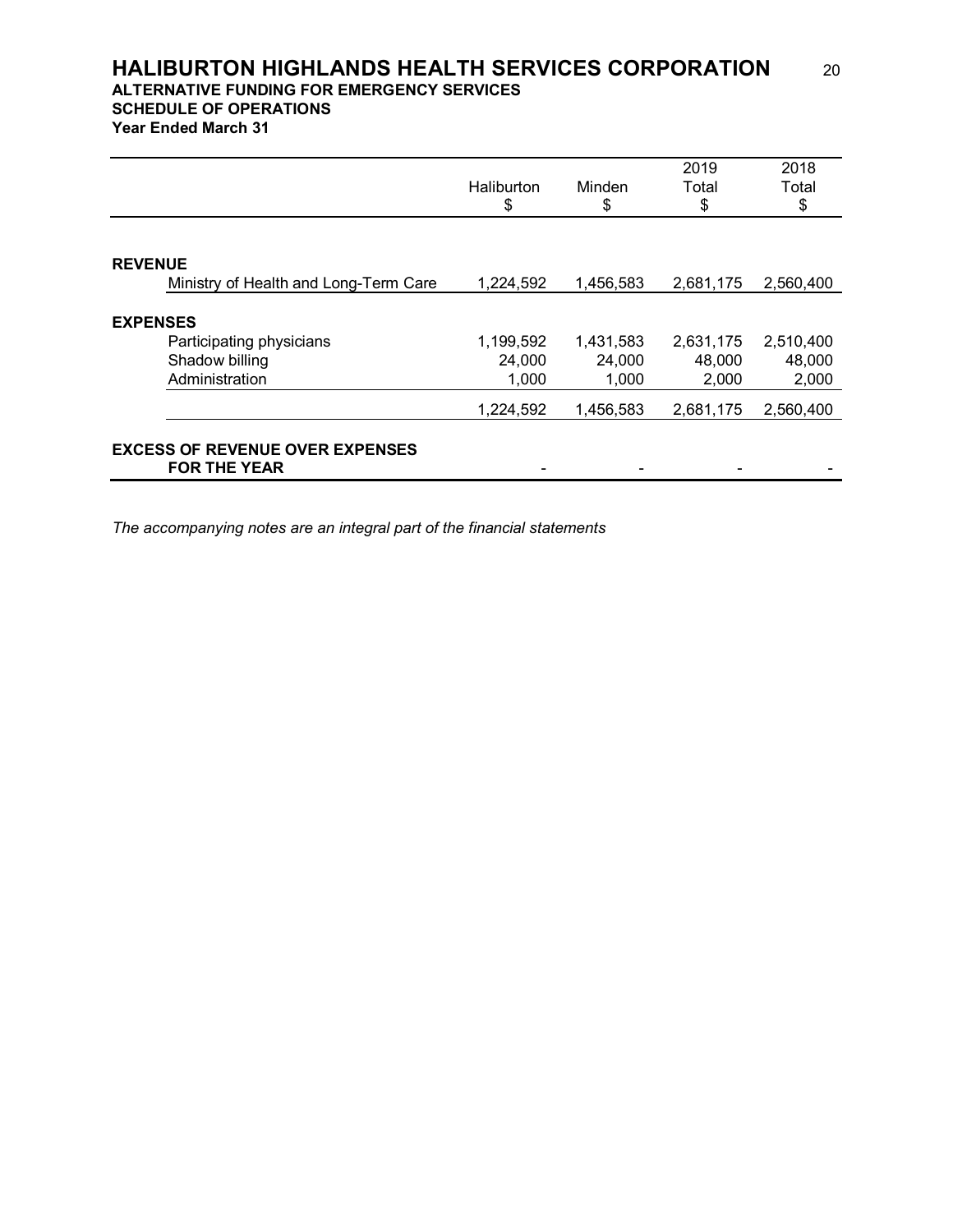#### **LONG-TERM CARE**

**SCHEDULE OF OPERATIONS Year Ended March 31**

| Tear Eliueu March 31 |  |  |
|----------------------|--|--|
|                      |  |  |

|                                                                   | Highland  | Hyland    | 2019      | 2018       |
|-------------------------------------------------------------------|-----------|-----------|-----------|------------|
|                                                                   | Wood      | Crest     | Total     | Total      |
|                                                                   | \$        | \$        | \$        | \$         |
|                                                                   |           |           |           |            |
| <b>REVENUE</b>                                                    |           |           |           |            |
| Ministry of Health and Long-Term Care<br>Small and Rural Hospital | 1,328,497 | 2,964,590 | 4,293,087 | 4,240,315  |
| <b>Transformation Funding</b>                                     |           |           |           | 23,685     |
| Residents' fees and other                                         | 836,571   | 1,560,980 | 2,397,551 | 2,202,732  |
|                                                                   | 2,165,068 | 4,525,570 | 6,690,638 | 6,466,732  |
|                                                                   |           |           |           |            |
| <b>EXPENSES</b>                                                   |           |           |           |            |
| Nursing services                                                  | 1,362,554 | 2,617,103 | 3,979,657 | 3,880,113  |
| Dietary services                                                  | 307,715   | 673,664   | 981,379   | 967,205    |
| Housekeeping services                                             | 122,502   | 265,889   | 388,391   | 385,531    |
| Building and property                                             | 358,514   | 520,680   | 879,194   | 929,667    |
| General administration                                            | 72,604    | 122,771   | 195,375   | 142,588    |
| Laundry and linen services                                        | 37,627    | 109,629   | 147,256   | 151,323    |
| <b>Activities</b>                                                 | 130,234   | 265,914   | 396,148   | 420,427    |
|                                                                   | 2,391,750 | 4,575,650 | 6,967,400 | 6,876,854  |
| <b>EXCESS OF EXPENSES OVER REVENUE</b>                            |           |           |           |            |
| <b>FOR THE YEAR</b>                                               | (226,682) | (50,080)  | (276,762) | (410, 122) |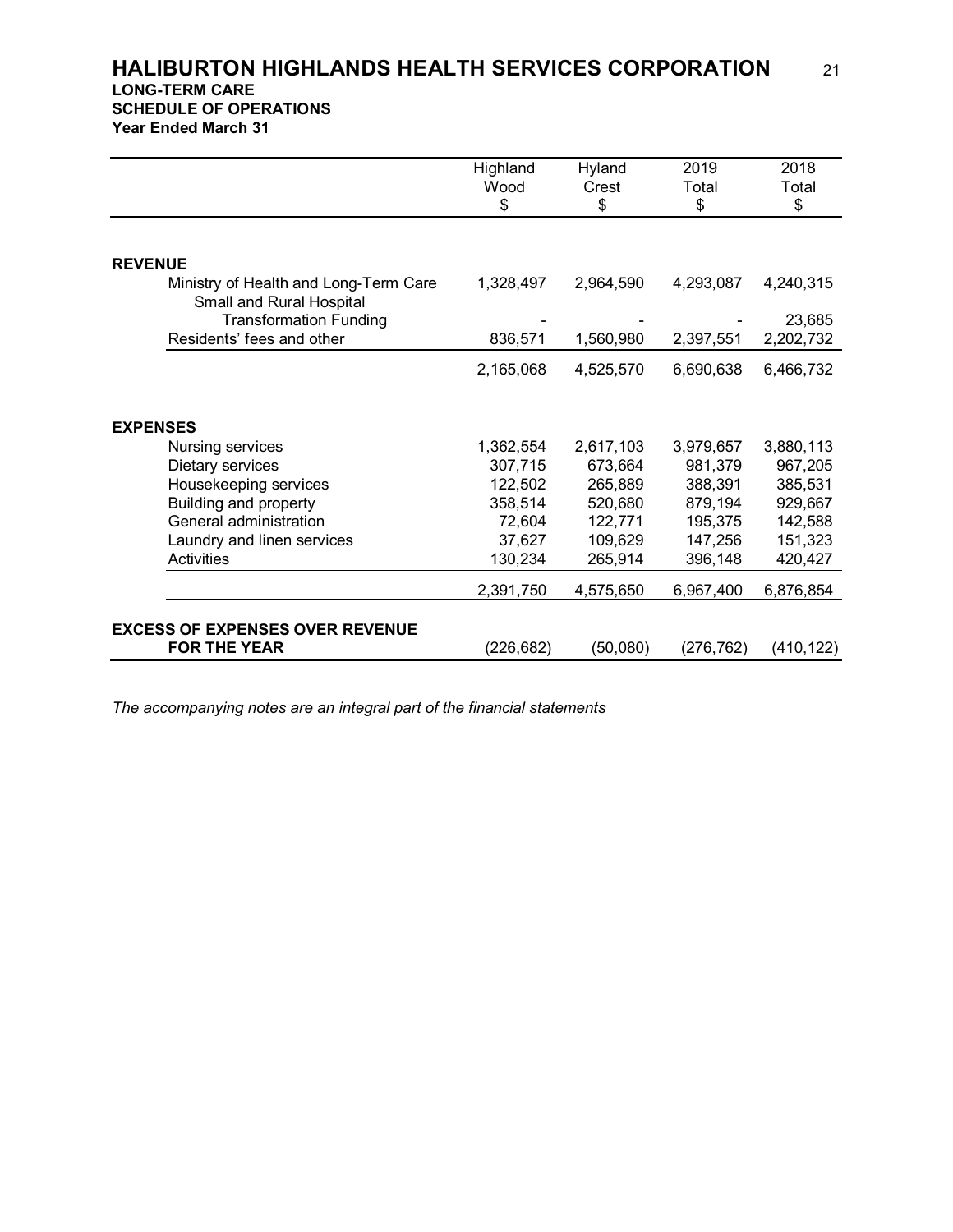### **HALIBURTON HIGHLANDS HEALTH SERVICES CORPORATION** 22 **HOSPICE PALLIATIVE CARE**

**SCHEDULE OF OPERATIONS**

**Year Ended March 31**

|                                                     | 2019<br>\$ | 2018<br>\$ |
|-----------------------------------------------------|------------|------------|
|                                                     |            |            |
| <b>REVENUE</b>                                      |            |            |
| Ministry of Health and Long-Term Care               | 265,230    | 275,965    |
|                                                     |            |            |
| <b>EXPENSES</b>                                     |            |            |
| Salaries, wages and benefits                        | 234,578    | 242,892    |
| Supplies and sundry                                 | 30,261     | 30,228     |
| One time costs                                      |            | 113        |
| Minor equipment                                     | 391        | 925        |
|                                                     | 265,230    | 274,158    |
|                                                     |            |            |
| <b>EXCESS OF REVENUE OVER EXPENSES FOR THE YEAR</b> |            | 1,807      |